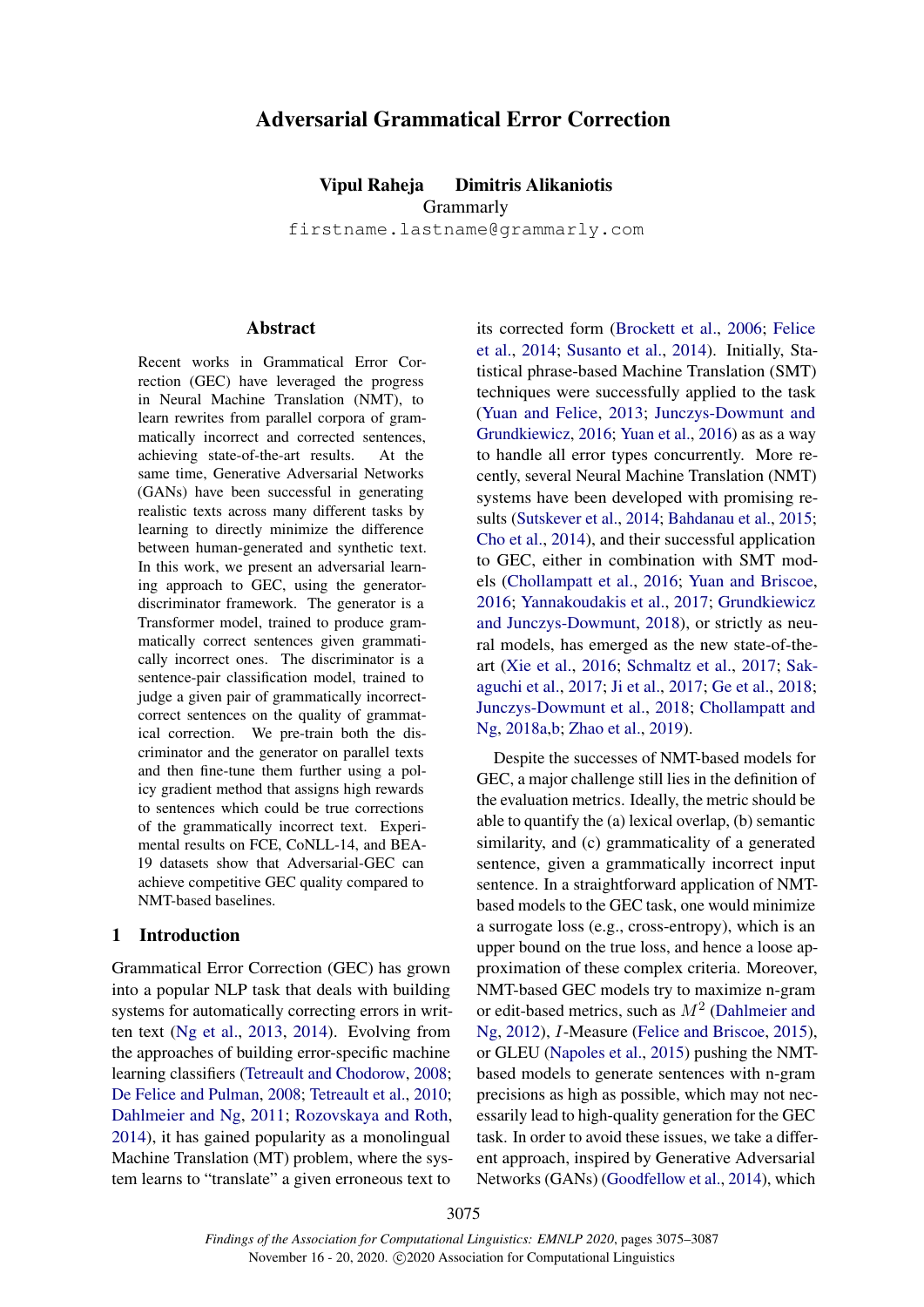provide a framework that can be leveraged to directly model the task based on the differences in the input-output distributions and the complex criteria mentioned above. Moreover, GANs have shown remarkable ability to generate coherent and semantically meaningful text in many natural language processing tasks such as machine translation [\(Wu](#page-12-6) [et al.,](#page-12-6) [2018;](#page-12-6) [Yang et al.,](#page-12-7) [2018\)](#page-12-7), dialogue generation [\(Li et al.,](#page-10-7) [2017\)](#page-10-7), and abstractive summarization [\(Liu et al.,](#page-10-8) [2018;](#page-10-8) [Wang and Lee,](#page-11-8) [2018\)](#page-11-8) among others.

We propose a GAN-based generatordiscriminator framework for grammatical error correction. The generator is a Sequence-to-Sequence (Seq2Seq) model, which is trained to "translate" a grammatically incorrect sentence to its grammatically correct rewrite. The discriminator, a deep neural sentence-pair classification model is trained to evaluate the probability of the generated sentence being a lexically-similar, meaningpreserving, and grammatically correct rewrite of the incorrect input sentence. Adversarial training between the two models is set up as optimizing a *min-max* objective, where the discriminator learns to distinguish whether a given input is sampled from the ground-truth (*human*-generated) or generator (*artificially*-generated) distributions, *maximizing* the difference between them. The generator, on the other hand, learns to trick the discriminator by producing high-quality correction candidates, thus, *minimizing* the difference between its output and a ground-truth corrected sentence. Further, the discriminator is used to fine-tune the generator using a policy gradient [\(Williams,](#page-12-8) [1992;](#page-12-8) [Yu et al.,](#page-12-9) [2017;](#page-12-9) [Wu et al.,](#page-12-6) [2018\)](#page-12-6), rewarding high quality generated text when conditioned on the source, improving, thus, the generation results. By minimizing the difference between the human- and the artificially-generated distribution, we aim at directly optimizing the task based on the criteria mentioned above.

We evaluate the effectiveness of our approach on three standard datasets on the task, observing that the discriminator can provide reasonably consistent guidance to the generator and further help improve its performance. Experimental results indicate that our model can achieve significantly better performance than strong NMT-based baselines. In summary, we make the following contributions:

• This work is, to the best of our knowledge, the first to apply generative adversarial training to

<span id="page-1-0"></span>

Figure 1: Adversarial-GEC training. Left: D is trained over the real and the generated data by a pre-trained G. **Right**:  $G$  is further trained by policy gradient where the final reward is provided by  $D$  and is passed back to the generator.

the GEC task.

- We propose a sentence-pair classificationbased discriminator, that can better distinguish grammatical text from ungrammatical text by learning to directly optimize the task rather than constructing or relying on n-gram or editbased metrics. We analyze different formulations of the discriminator, and provide insights into how its setup, pre-training and integration into the framework can be leveraged for stable training and better performance.
- We conduct extensive experiments on standard GEC datasets and evaluate the system against strong baselines, showing that the proposed model consistently achieves better results in a self-contained single model setting, without relying on any resources other than just the training data.

## 2 Adversarial GEC

Fig. [1](#page-1-0) outlines our approach which consists of two components the (a) Generator  $(G)$  and (b) Discriminator  $(D)$ .

## <span id="page-1-1"></span>2.1 Generator

Following recent NMT-based state-of-the-art GEC systems, we treat a grammatically incorrect sentence as the source and its grammatically corrected counterpart as the target. Formally, given a sequence  $x = [x_1, x_2, \ldots, x_S]$ , we aim to generate another sequence  $y = [y_1, y_2, ..., y_T]$  which is the grammatically corrected form of  $x$ . We denote a pair of incorrect-correct sentences as  $(x, y)$ . Given a sequence  $x$ , the generator learns to produce another sequence  $y' \approx y$ .

While the generator can be any Seq2Seq model, we use two common Encoder-Decoder architectures for GEC; an attention-based RNN [\(Luong](#page-10-9) [et al.,](#page-10-9) [2015\)](#page-10-9) and a Transformer [\(Vaswani et al.,](#page-11-9) [2017\)](#page-11-9).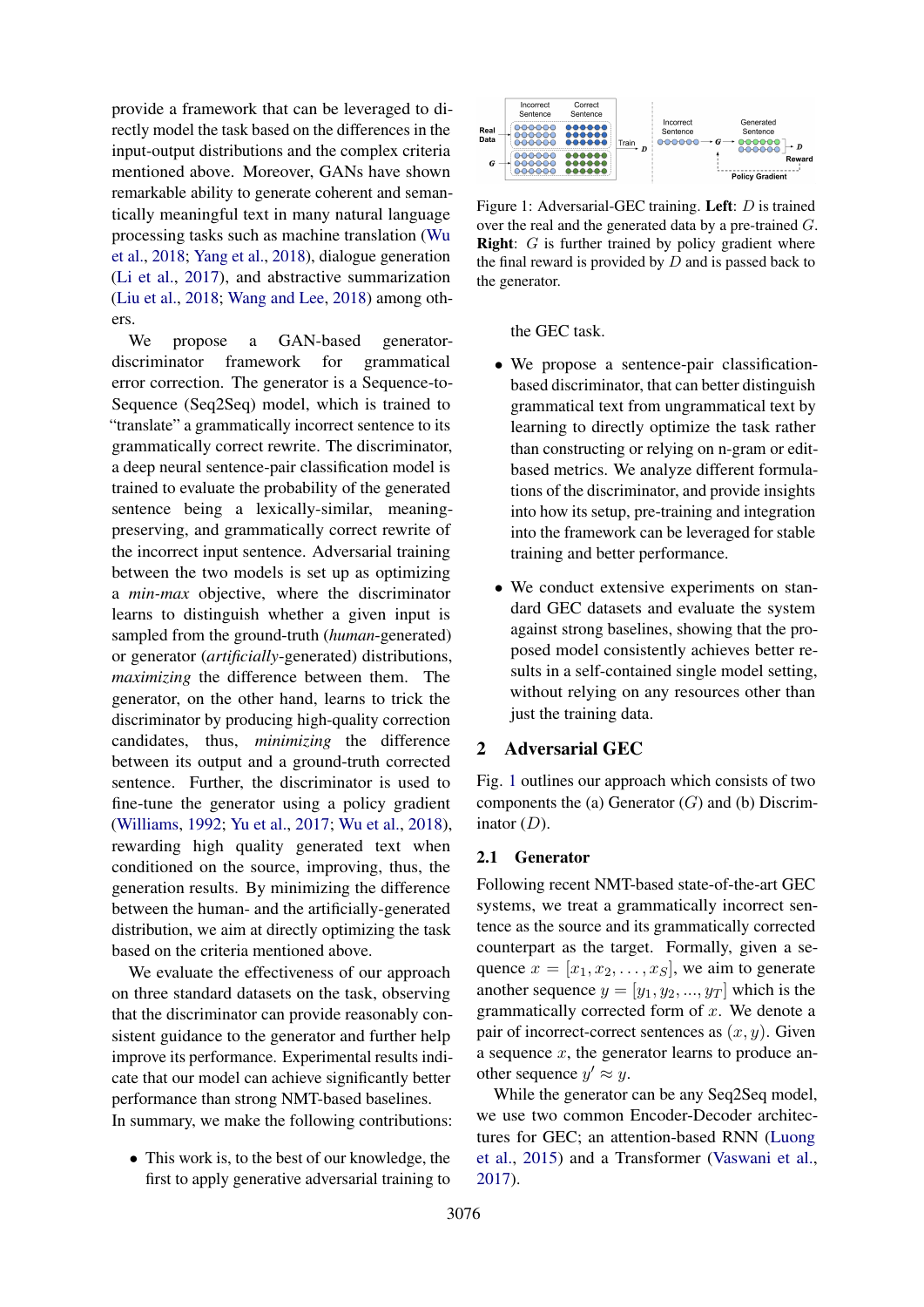#### <span id="page-2-2"></span>2.2 Discriminator

In this framework, a critical component is a discriminator that is responsible for providing the appropriate reward to the generator based on the quality of the generated text. Most GAN architectures typically use a single-sentence *real*-vs-*fake* classifier<sup>[1](#page-2-0)</sup> as the discriminator [\(Yu et al.,](#page-12-9) [2017\)](#page-12-9). However, we argue that such a formulation does not accurately express the GEC task objective. A conventional GAN discriminator would provide the probability of a sentence being grammatically correct as the reward. However, it would be especially harder for such a classifier to differentiate between a groundtruth correction and a generated sentence that fits the distribution of real-world text and is far from the generated data, but does not make the intended corrections or changes the semantics of the source. Moreover, it would also be unable to provide a proportionate reward to a partially corrected sentence. Due to the lack of contextual knowledge about *what* has been corrected, such a classifier would struggle to differentiate between low-quality or unsuitably corrected sequences. Consequently, it will end up giving them rewards comparable to sentences which are truly the corrected forms of given incorrect source sentences.

In the GEC task, we ultimately want the generator to generate corrected sentences that fit the constraints mentioned in Section [1.](#page-0-0) Hence, we formulate the objective of the discriminator as being two-fold: first, to be able to evaluate the quality of the generated text in terms of its validity compared to the ground-truth distribution, and second, to measure its quality as the appropriate rewrite for a given input sentence. In summary, the discriminator needs to be able to measure the degree of "grammatical correctness" of an output sentence, given its corresponding input sentence, instead of only distinguishing between *real*-vs-*fake* Therefore, instead of training a single-sentence classifier, we train on incorrect-correct sentence pairs. We consider ground-truth data  $(x, y)$  as high-quality corrections (positive examples), while data sampled from the generator  $(x, y')$  as low-quality (negative examples). We experiment with two discriminator models for both the single-sentence and sentencepair formulations: CNN- and RNN-based due to their simplicity, widespread use in sentence-pair modeling tasks, and ease of implementation.

#### <span id="page-2-1"></span>2.3 Adversarial Training

Adversarial training between G and D (parameterized by  $\theta$  and  $\phi$ , respectively) is set up as optimizing a *min-max* objective, formulated as the following objective function  $V(G_{\theta}, D_{\phi})$ :

$$
\min_{\theta} \max_{\phi} V(G_{\theta}, D_{\phi})
$$
\n
$$
= \mathbb{E}_{(x,y)\sim P_{data}}[\log D_{\phi}(x, y)] +
$$
\n
$$
\mathbb{E}_{x\sim P_{data}, y'\sim P_{G_{\theta}(\cdot|x)}}[\log(1 - D_{\phi}(x, y'))]
$$
\n(1)

where  $P_{data}$  is the underlying training data distribution and  $P_{G_{\theta}(\cdot|x)}$  is the distribution of the generator output.

With this objective function, the discriminator learns to predict whether a given sentence pair has been sampled from the ground-truth data  $(x, y)$  or from  $G_{\theta}$ :  $(x, y')$ .  $G_{\theta}$  tries to confuse  $D_{\phi}$  by generating high-quality corrected samples  $y' \approx y$ , given a ground-truth input sentence  $x$ . Formally, the objective function of  $D_{\phi}$  is defined as the standard binary cross entropy (BCE) loss:

$$
\mathcal{L}_d = \mathbb{E}_{(x,y)\sim P_{data}} \log D_{\phi}(x,y)
$$
  
+ 
$$
\mathbb{E}_{x\sim P_{data}, y'\sim P_{G_{\theta}(\cdot|x)}} \log(1 - D_{\phi}(x,y')) \qquad (2)
$$

The objective of the generator can be formulated as optimizing the following loss:

$$
\mathcal{L}_g = \mathbb{E}_{x \sim P_{data}, y' \sim P_{G_\theta(\cdot|x)}} \log(1 - D_\phi(x, y')) \quad (3)
$$

However, since the generator performs discrete sampling to obtain  $y'$ , we cannot directly use the gradient-based approach to backpropagate the gradients, making  $V(G_\theta, D_\phi)$  non-differentiable with respect to  $\theta$ . To address this issue, borrowing from [Cai and Wang](#page-8-2) [\(2018\)](#page-8-2) and [Wu et al.](#page-12-6) [\(2018\)](#page-12-6), we use single-sample based REINFORCE [\(Williams,](#page-12-8) [1992\)](#page-12-8), a Monte-Carlo policy gradient method to optimize  $G_{\theta}$ . In Reinforcement Learning (RL) terms, the generator  $G_{\theta}$  acts as the agent under the policy  $G_{\theta}(\cdot|x)$ , and the generated grammatically corrected sentence  $y'$  is the action. The environment is characterized via the input sequence  $x$  and the discriminator  $D_{\phi}$ , which provides the reward  $-\log(1 - D_{\phi}(x, y'))$  based on the discriminative loss of  $D_{\phi}(x, y')$ . The generator improves itself by maximizing the reward returned from the environment. The gradients  $\nabla_{\phi} \mathcal{L}_d$  and  $\nabla_{\theta} \mathcal{L}_q$  can thus be estimated by sampling a correction from the generator  $y' \sim G(\cdot | x)$  as follows:

$$
\nabla_{\phi} \mathcal{L}_{d} = \nabla_{\phi} \log D_{\phi}(x, y) + \nabla_{\phi} \log (1 - D_{\phi}(x, y')) \quad (4)
$$
  

$$
\nabla_{\theta} \mathcal{L}_{g} = \nabla_{\theta} \log G_{\theta}(y'|x) \log (1 - D_{\phi}(x, y')) \quad (5)
$$

<span id="page-2-0"></span><sup>&</sup>lt;sup>1</sup>In this context, *fake* would be a (grammatically) incorrect and *real* a (grammatically) correct sentence.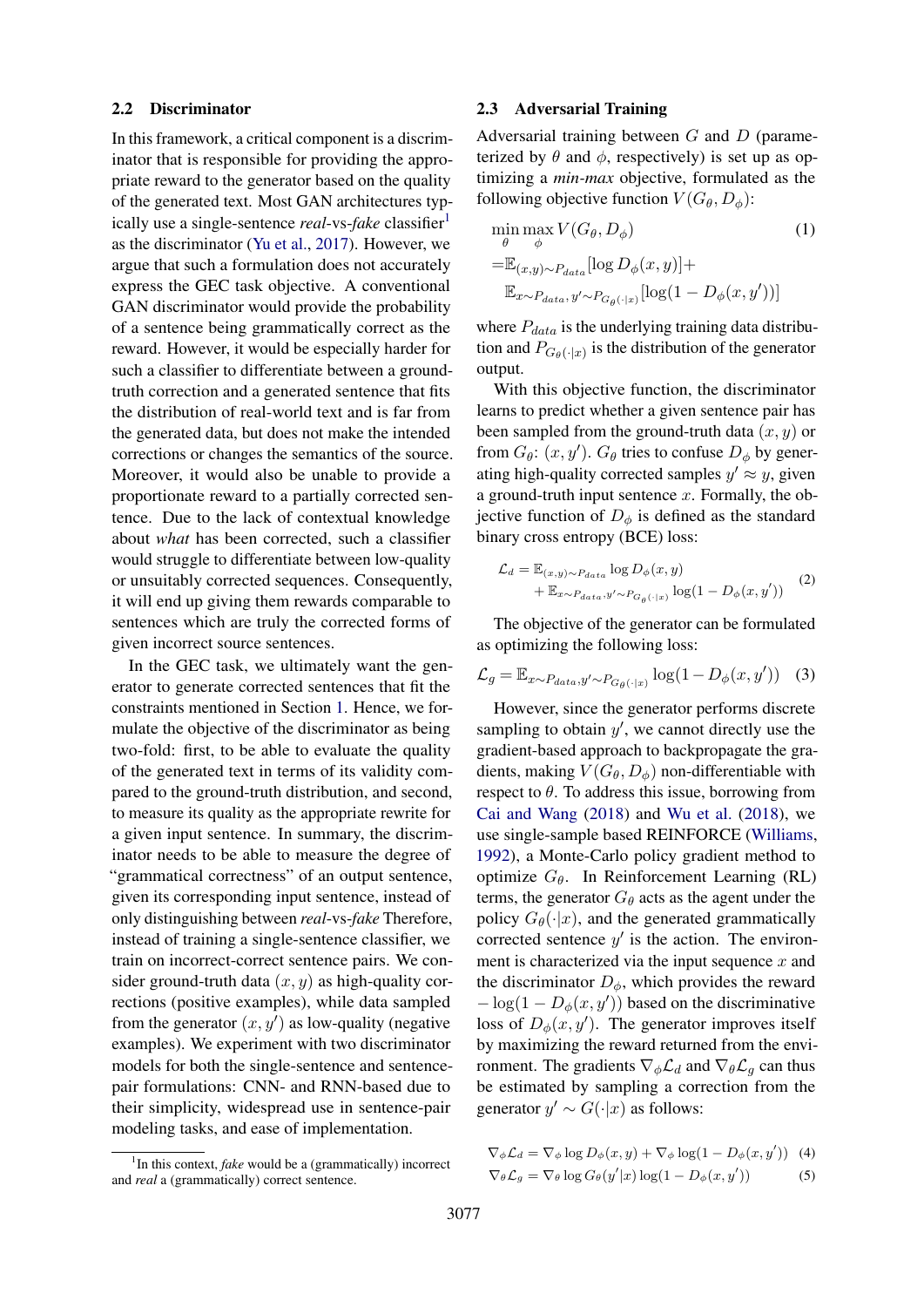where  $\phi$  and  $\theta$  can be updated as per the REIN-FORCE algorithm.

#### <span id="page-3-2"></span>2.4 Training Strategies

While REINFORCE provides a framework where the reward function does not have to be differentiable, the discrete reward space due to the use of a single sampled  $y'$  to perform the Monte Carlo estimation leads to the problem of high variance, resulting in unstable training - a widely acknowledged limitation of RL methods. In practice, we find that adversarially training the generator solely with Eq. [3](#page-2-1) is unstable, even when it is pre-trained. This is due to the sparsity of the rewards provided to the generator, which happens only once it has fully generated a sentence. This is also compounded by the fact that we do not generate multiple samples for computational efficiency. Hence, the generator training becomes brittle and finds it extremely difficult to get out of bad local minima or mode collapse. To alleviate this issue, we leverage the following measures: baseline reward, and teacher forcing/interleaved training to train the generator.

Baseline Reward A popular technique to alleviate the variance issue is the subtraction of baseline values from the original rewards. The baseline reward could be computed using various approaches. [Yang et al.](#page-12-7) [\(2018\)](#page-12-7) use a constant value, [Rennie et al.](#page-11-10) [\(2017\)](#page-11-10) use the reward of the sequence obtained by the current model with a greedy sampling strategy, [Ranzato et al.](#page-11-11) [\(2016\)](#page-11-11), [Bahdanau et al.](#page-8-3) [\(2017\)](#page-8-3), and [Liu et al.](#page-10-10) [\(2017\)](#page-10-10) use an MLP to estimate the baseline reward. However, these methods rely on approximating the terminal reward using intermediate states, or incorporating word-level rewards via rollout strategies for better credit assignment. Moreover, such approaches have been found to be extremely time-consuming, given the large decoding space. Based on prior works on RL for modeling dialog systems, which also have discrete actionreward spaces [\(Sankar and Ravi,](#page-11-12) [2019;](#page-11-12) [Su et al.,](#page-11-13) [2015\)](#page-11-13), we use a moving average of the historical reward values as the baseline, which stabilizes the training process and is computationally tractable.

Interleaved Training Following [Guo et al.](#page-10-11) [\(2018\)](#page-10-11) and [Wu et al.](#page-12-6) [\(2018\)](#page-12-6), we interleave MLE and Policy Gradient training. This combination of an adversarial objective with MLE is an important factor in successfully training G. By some probability  $\lambda$  (more details in Section [5.3\)](#page-7-0), randomly chosen mini-batches are trained with the Policy

| <b>Split</b> | <b>Dataset</b> | Sentences | Tokens |
|--------------|----------------|-----------|--------|
| Train        | FCE-train      | 27k       | 454k   |
|              | BEA19-train    | 34k       | 628k   |
|              | CoNLL14-train  | 57 k      | 1.1M   |
|              | Lang-8         | 1М        | 13M    |
| Dev          | CoNLL13        | 1.3k      | 28k    |
|              | FCE-dev        | 1.9k      | 28k    |
|              | BEA19-dev      | 4.3k      | 87k    |
| <b>Test</b>  | CoNLL14-test   | 1.3k      | 30k    |
|              | FCE-test       | 2.4k      | 36k    |
|              | BEA19-test     | 4.4k      | 85k    |

Table 1: Dataset splits and sizes.

Gradient (discriminator reward), while other minibatches are trained using MLE. This alternation improves training stability, as MLE acts as a regularizer to ensure a smoother model update, alleviating the negative effects brought by high gradient estimation variance of the one-step Monte Carlo sample in REINFORCE. After this generator update, it is used to generate more realistic corrections, which are then used to train the discriminator. This approach is equivalent to the teacher forcing step in [Li et al.](#page-10-7) [\(2017\)](#page-10-7) and [Yang et al.](#page-12-7) [\(2018\)](#page-12-7), where, after every iteration of policy gradient training update, they update the generator using teacher forcing by making the discriminator automatically assign a reward of 1 to the ground-truth data, which is used by the generator to further update itself.

### 3 Experiments

#### <span id="page-3-1"></span>3.1 Data

In line with previous works, we use the public NU-CLE corpus (used in the CoNLL 2014 GEC Shared Task [\(Ng et al.,](#page-10-0) [2014;](#page-10-0) [Dahlmeier et al.,](#page-9-10) [2013\)](#page-9-10)), the FCE Corpus [\(Yannakoudakis et al.,](#page-12-10) [2011\)](#page-12-10), the Lang-8 Corpus of Learner English [\(Tajiri et al.,](#page-11-14) [2012\)](#page-11-14), and the Write & Improve and LOCNESS (W&I+L) dataset from the BEA 2019 Shared Task [\(Bryant et al.,](#page-8-4) [2019;](#page-8-4) [Granger,](#page-10-12) [1998\)](#page-10-12), as our parallel training datasets. We use CoNLL-2013 [\(Ng](#page-11-0) [et al.,](#page-11-0) [2013\)](#page-11-0), FCE-dev, and BEA19-dev as our development sets, and for our test splits, $<sup>2</sup>$  $<sup>2</sup>$  $<sup>2</sup>$  we use the</sup> FCE-test, CoNLL-2014 [\(Ng et al.,](#page-10-0) [2014\)](#page-10-0) test, and the BEA19 test set (evaluated by ERRANT [\(Bryant](#page-8-5) [et al.,](#page-8-5) [2017\)](#page-8-5)). We report  $F_{0.5}$  scores evaluated by the  $M^2$  scorer [\(Dahlmeier and Ng,](#page-9-8) [2012\)](#page-9-8) for both of these test datasets.

<span id="page-3-0"></span><sup>&</sup>lt;sup>2</sup>We could not use JFLEG [\(Napoles et al.,](#page-10-5) [2015\)](#page-10-5) corpus for evaluation due to licensing restrictions.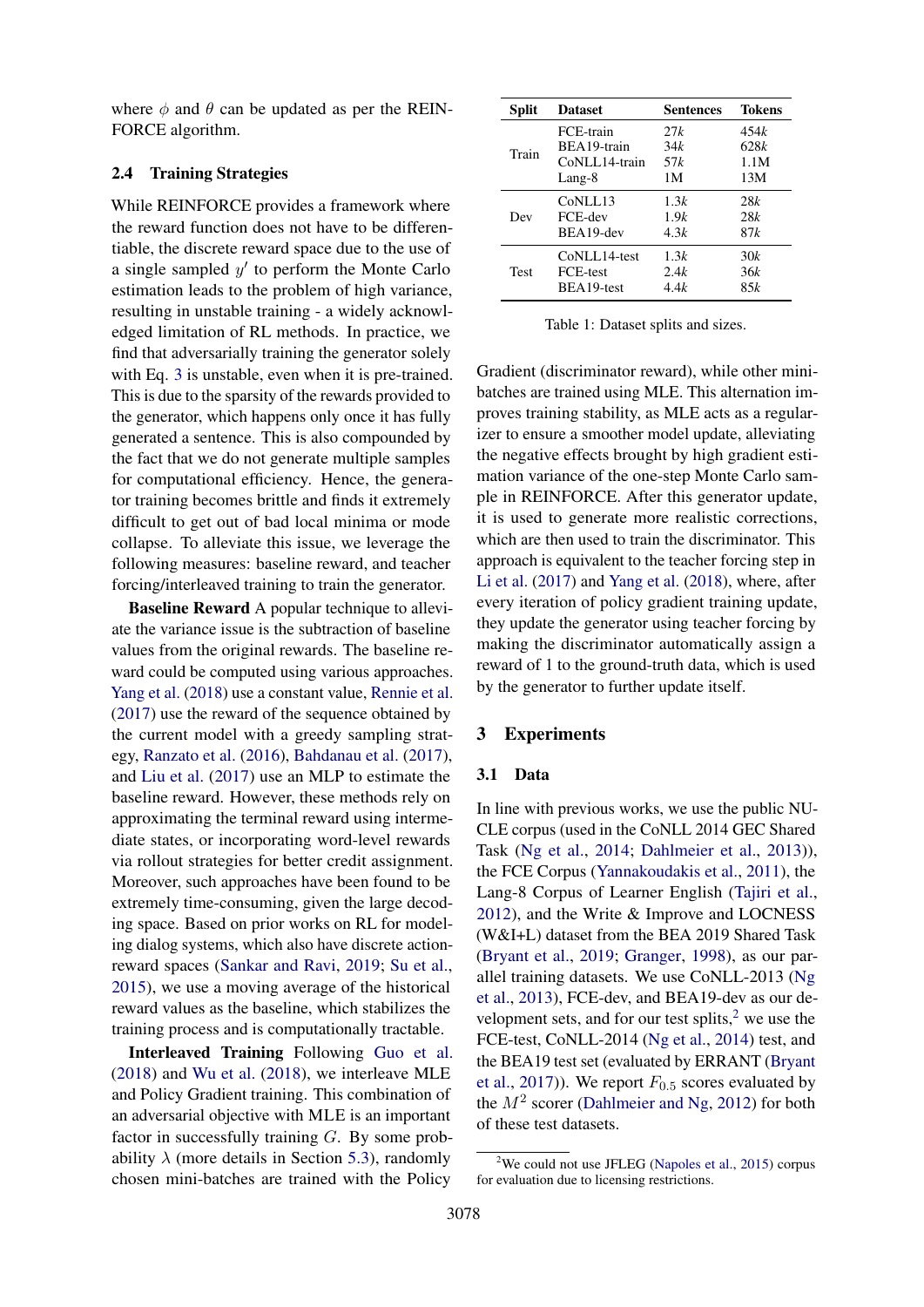#### <span id="page-4-2"></span>3.2 Baselines

We use the two generators introduced in Section [2.1](#page-1-1) as baseline generators. Building on these baselines, we develop GAN frameworks, in combination with the following setups of discriminators - a) SS: CNN- and RNN-based Single Sentence classi-fier,<sup>[3](#page-4-0)</sup> and b) SP: CNN- and RNN-based Sentence-Pair classifier (Section [2.2\)](#page-2-2). We also experiment with using the GLEU score directly as the reward for an input-output sentence pair. This setting over-laps with the work of [Sakaguchi et al.](#page-11-7) [\(2017\)](#page-11-7).<sup>[4](#page-4-1)</sup>

#### 3.3 Implementation Details

### 3.3.1 Data

Following [Junczys-Dowmunt et al.](#page-10-4) [\(2018\)](#page-10-4), we use byte-pair encoding (BPE) sub-word units [\(Sennrich](#page-11-15) [et al.,](#page-11-15) [2016\)](#page-11-15), which is also the way to address the issue of out-of-vocabulary words. The vocabulary is based on 35k most frequent BPE subword units, where both the source and target side use the same vocabulary.

#### 3.3.2 Generators

We refer to [Junczys-Dowmunt et al.](#page-10-4) [\(2018\)](#page-10-4) for our training setup, who laid out extensive guidelines for adapting NMT-based models for the GEC task. For the RNN-based generator, following [Luong et al.](#page-10-9) [\(2015\)](#page-10-9), we use 4 layers of bi-directional GRUs in both the encoder and decoder. We set the word embedding size to 512, size of hidden units for both encoder and decoder as 1024. For the Transformer, following the BASE model in [Vaswani](#page-11-9) [et al.](#page-11-9) [\(2017\)](#page-11-9), we set up the model architecture with the encoder and decoder both having a stack of six layers of self-attention/feed-forward sub-layers. The word embedding size is set to 512, and the number of attention heads to 8. The size of the inner layer in the position-wise feed-forward network is set to 2048. In order to discourage copying [\(Gal](#page-9-11) [and Ghahramani,](#page-9-11) [2016;](#page-9-11) [Junczys-Dowmunt et al.,](#page-10-4) [2018;](#page-10-4) [Grundkiewicz et al.,](#page-10-13) [2019\)](#page-10-13) we use strong dropout for regularization: layer dropout of 0.3 for both the RNN and Transformer models, attention dropout of 0.1, and source and target word dropout of 0.2 and 0.1 respectively. These hyperparameters were chosen as prescribed in the referred works,

#### Algorithm 1 Adversarial-GEC

- 1: Initialize  $G_{\theta}$ ,  $D_{\phi}$  with random weights  $\theta$ ,  $\phi$ .
- 2: Pre-train  $G_\theta$  on ground-truth dataset  $\mathcal{D} = (X, Y)$  with MLE loss
- 3: Generate negative samples  $\mathcal{D}' = (X, Y')$  using  $G_{\theta}$  for training  $D_{\phi}$
- 4: Pre-train  $D_{\phi}$  on  $\mathcal{D}$  and  $\mathcal{D}'$  until initial accuracy  $\varepsilon$  with BCE loss
- 5: while not converged do
- 6: Sample  $(X, Y) \sim P_{data}$ <br>7: Sample  $Y' \sim G_{\theta}(\cdot | X)$
- 7: Sample  $Y' \sim G_{\theta}(\cdot|X)$
- 8: Sample  $\rho \sim [0, 1]$  to determine interleaving<br>9: **if**  $\rho < \lambda$  **then**
- if  $\rho \leq \lambda$  then
- 10: Compute Rewards R for  $(X, Y')$  using  $D_{\phi}$
- 11: Update  $G_{\theta}$  via Policy Gradient using R<br>12: **else**
- else
- 13: Update  $G_{\theta}$  via teacher-forcing using MLE
- 14: Train  $D_{\phi}$  using Eqn. 2, on  $(X, Y)$  and  $(X, Y')$
- 15: \*Parameter update equations for  $G_{\theta}$  and  $D_{\phi}$  are as follows:
- 16:  $\theta \leftarrow \theta \alpha_g \nabla_{\theta_G}$
- 17:  $\phi \leftarrow \phi \alpha_d \nabla_{\phi_D}$

but also worked well in practice when tuned on the development sets.

#### 3.3.3 Sentence-Pair Discriminators

The RNN-based discriminator model is set up as a siamese network, sharing the same embeddings and weights, each processing one of the two sentences. The RNN-based model, for each sentence in the pair, consists of a word embedding layer of size 300, followed by two layers of bi-directional GRU, with hidden size of 128. There are residual connections at each time step between the layers. The bi-directional outputs of the last recurrent layer of both the sentences in the pair are concatenated, and used as input to a dense feed-forward layer with an output of size 128, followed by a sigmoid. We use dropout on the recurrent units and between layers (both with probability 0.2). For the CNN-based discriminator, we use the convolutional matching model used by [Wu et al.](#page-12-6) [\(2018\)](#page-12-6) since [Hu et al.](#page-10-14) [\(2014\)](#page-10-14) found it to have a superior performance to the siamese architecture.

#### 3.3.4 Training

A major challenge with GANs is that the joint training between the generator and the discriminator needs to be carefully coordinated, in order to stabilize the training [\(Yu et al.,](#page-12-9) [2017;](#page-12-9) [Li et al.,](#page-10-7) [2017;](#page-10-7) [Yang et al.,](#page-12-7) [2018;](#page-12-7) [Wu et al.,](#page-12-6) [2018;](#page-12-6) [Fedus et al.,](#page-9-12) [2018;](#page-9-12) [Wang and Lee,](#page-11-8) [2018\)](#page-11-8). Therefore, we first pre-train the generator model  $G_{\theta}$  using maximum likelihood estimation (MLE) on the ground-truth training dataset until convergence. This stage is

<span id="page-4-0"></span><sup>&</sup>lt;sup>3</sup>A failed formulation using language models is described in Section [5.4.](#page-7-1)

<span id="page-4-1"></span><sup>&</sup>lt;sup>4</sup>We are unable to provide comparison against [Sakaguchi](#page-11-7) [et al.](#page-11-7) [\(2017\)](#page-11-7) because they report results on JFLEG Corpus. See Section [3.1](#page-3-1) for details.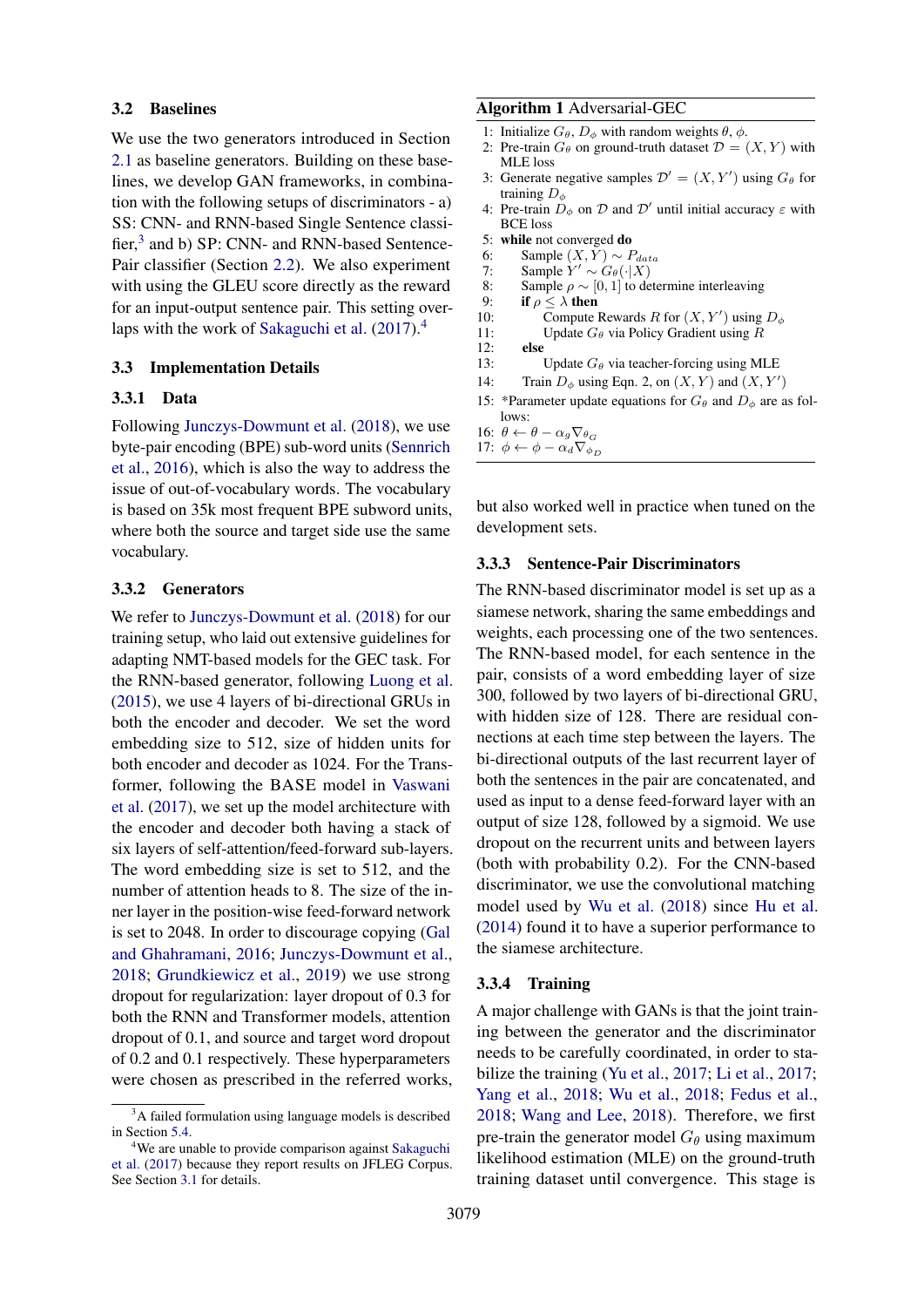<span id="page-5-1"></span>

|                                                       |       | <b>FCE</b>               |                          |       | CoNLL14 |           |       | BEA19                    |           |
|-------------------------------------------------------|-------|--------------------------|--------------------------|-------|---------|-----------|-------|--------------------------|-----------|
|                                                       | P     | R                        | $F_{0.5}$                | P     | R       | $F_{0.5}$ | P     | R                        | $F_{0.5}$ |
| <b>Baselines</b>                                      |       |                          |                          |       |         |           |       |                          |           |
| <b>RNN</b>                                            | 58.50 | 20.85                    | 42.97                    | 60.37 | 18.74   | 41.80     | 49.21 | 34.44                    | 45.32     |
| Transformer                                           | 60.87 | 25.03                    | 47.30                    | 63.98 | 21.52   | 45.88     | 50.38 | 35.43                    | 46.45     |
| <b>Adversarial-GEC</b> (Our System)                   |       |                          |                          |       |         |           |       |                          |           |
| $RNN + CNN$                                           | 64.21 | 22.46                    | 46.81                    | 59.31 | 21.01   | 43.46     | 54.21 | 34.37                    | 48.6      |
| Transformer + CNN                                     | 62.53 | 27.82                    | 50.04                    | 64.68 | 22.57   | 47.10     | 53.78 | 36.52                    | 49.13     |
| <b>Recent GEC Systems</b>                             |       |                          |                          |       |         |           |       |                          |           |
| Ji et al. $(2017)^{T}$                                |       |                          | $\overline{\phantom{a}}$ |       |         | 41.53     |       |                          |           |
| Grundkiewicz and Junczys-Dowmunt (2018) <sup>††</sup> | -     |                          | $\overline{\phantom{a}}$ | 66.61 | 17.58   | 42.76     |       |                          |           |
| Chollampatt and Ng $(2018a)^{\ddagger,\dagger}$       | -     | $\overline{\phantom{a}}$ | $\overline{\phantom{a}}$ | 59.68 | 23.15   | 45.36     | ۰     | $\overline{\phantom{0}}$ |           |
| Zhao et al. $(2019)$ <sup>¶</sup>                     |       |                          | $\overline{\phantom{a}}$ | 55.96 | 30.73   | 48.07     |       |                          |           |
| Kaneko et al. (2020)                                  | 61.7  | 46.4                     | 57.9                     | 59.2  | 31.2    | 50.2      | 51.5  | 43.2                     | 49.6      |

Table 2: Results of Adversarial-GEC against single-model NMT baselines of state-of-the-art GEC systems. †Trained on non-public CLC data, ††Trained on NUCLE and Lang-8, ‡MLConv - single model, ¶Trained on One-Billion Word Benchmark

essential to enable the joint training to converge later, since the action space during generation is immense and applying Policy Gradient training from scratch would lead to slow and unstable training. The pre-trained model is then used to decode the training data  $x$  using beam search (size 4), and generate the output sentences  $y'$ , essentially building the negative examples in the training data for the discriminator  $(x, y')$ . The discriminator is initially pre-trained on a combination of the ground-truth parallel data  $(x, y)$  and the machine-generated data  $(x, y')$ , where y' is sampled from the pre-trained generator model. The discriminator is trained until the classification accuracy reaches  $\varepsilon$  (further analysis in Section [5.2\)](#page-6-0). Once the generator and the discriminator have been pre-trained, they are adversarially co-trained, where the generator is trained with a combination of MLE and Policy Gradient (and teacher forcing), until the performance of  $G_{\theta}$ does not improve on the development set.<sup>[5](#page-5-0)</sup>

## 4 Results

In contrast to related works on Neural GEC, we do not use a lot of the heuristics that most recent systems leverage in order to enhance their model performance pre- and post-training. These heuristics include using spellcheckers to correct spelling errors in the data, pre-trained language models trained on large quantities of external data, synthetic data generation, re-ranking systems to sort the outputs of the generator model, among others. We chose to keep our framework simple compared to most contemporary works in that we do not lever-

age anything beyond what the raw training data and the baseline architectures have to offer, which makes it simple and self-contained. This decision was in the interest of system complexity, training time, and clear evaluations. The goal of this work is not to build a state-of-the-art GEC system but to demonstrate the value of adversarial training. Hence, we report results in a single-model setting, without the use of any external data or resources beyond the training data.

The results of Adversarial-GEC compared to baseline models are presented in Table [2.](#page-5-1) [6](#page-5-2) These results are based on the best performing (on the development set) parameters  $\varepsilon = 0.7$ ,  $\lambda = 0.4$  using the CNN sentence-pair discriminator. The results demonstrate a substantial improvement in  $F_{0.5}$  for both adversarially trained models, across all evaluation datasets. Overall, the RNN model achieves greater gains on precision than the Transformer, which achieves greater gains on recall. We carry out statistical significance tests with bootstrap resampling, and correcting for multiple comparisons, obtain significant gains over the baselines ( $p <$ 0.01).

As mentioned in Sections [2.2](#page-2-2) and [3.2,](#page-4-2) we experiment with three discriminator formulations (SS, SP, GLEU) in the Adversarial-GEC setting to provide the rewards to guide the generators. Table [3](#page-6-1) describes the results of using the two kinds of discriminators in each formulation (CNN, RNN) of

<span id="page-5-2"></span><sup>&</sup>lt;sup>6</sup>While multiple recent works based on pre-trained Transformers such as [Kiyono et al.](#page-10-16) [\(2019\)](#page-10-16) and [Omelianchuk et al.](#page-11-16) [\(2020\)](#page-11-16) have pushed the state-of-the-art in GEC, they are not comparable to our work because of the use of pretrained LMs, ensembles and synthetic training data.

<span id="page-5-0"></span><sup>5</sup>More details in Appendix A.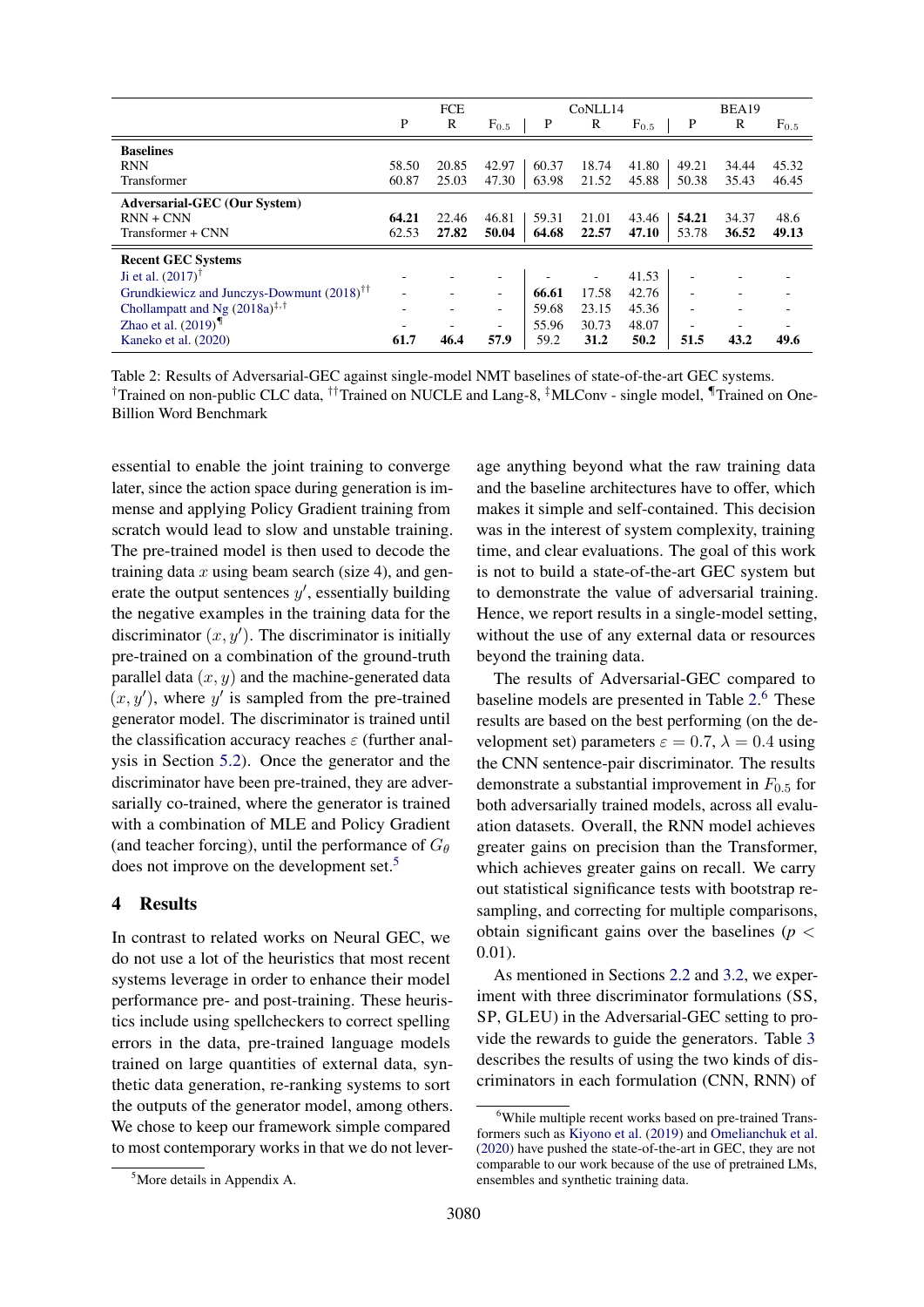<span id="page-6-1"></span>

|                                          | Generator   | FCE   | CoNLL14 | BEA19 |  |  |  |  |  |  |
|------------------------------------------|-------------|-------|---------|-------|--|--|--|--|--|--|
| <b>SS: Single-Sentence Discriminator</b> |             |       |         |       |  |  |  |  |  |  |
| <b>CNN</b>                               | <b>RNN</b>  | 41.68 | 40.23   | 45.53 |  |  |  |  |  |  |
|                                          | Transformer | 43.45 | 41.52   | 46.31 |  |  |  |  |  |  |
| <b>RNN</b>                               | <b>RNN</b>  | 41.21 | 39.25   | 45.58 |  |  |  |  |  |  |
|                                          | Transformer | 41.36 | 39.84   | 46.86 |  |  |  |  |  |  |
| <b>SP: Sentence-Pair Discriminator</b>   |             |       |         |       |  |  |  |  |  |  |
| <b>CNN</b>                               | <b>RNN</b>  | 46.81 | 43.46   | 48.6  |  |  |  |  |  |  |
|                                          | Transformer | 50.04 | 47.10   | 49.13 |  |  |  |  |  |  |
| <b>RNN</b>                               | <b>RNN</b>  | 46.45 | 43.17   | 48.11 |  |  |  |  |  |  |
|                                          | Transformer | 49.88 | 46.95   | 49.02 |  |  |  |  |  |  |
| <i><b>GLEU</b></i>                       | <b>RNN</b>  | 43.35 | 42.1    | 46.68 |  |  |  |  |  |  |
|                                          | Transformer | 45.65 | 45.9    | 47.84 |  |  |  |  |  |  |

Table 3: Impact of training different Discriminator task formulations and models on  $F_{0.5}$  test splits.

the discriminative task, and doesn't show a significant difference in either formulation.

#### 5 Discussion

In this section, we describe experimental results on adversarial training strategies, based on validation data splits. There are three parts to making the training work (a) formulating the discriminator task to compute the reward, (b) reducing the variance in rewards for better gradient estimation, and (c) combining the MLE and Adversarial objectives for more stable training.

### 5.1 Discriminator Formulation

We observe in Table [3](#page-6-1) that the single-sentence discriminator (SS) performs the worst against all discriminator formulations. Furthermore, SS performs even worse than the baseline generators, which points to the direction that it acts as a barrier in their ability to generalize.

We attribute this performance limitation to two factors. First, since the model does not consider the original sentence, it lacks the ability to learn the parts of the sentence which make it ungrammatical, rewarding similarly marginally correct and highly incorrect sentences. We investigate this idea by feeding the discriminator incorrect sentences sampled from  $P_{data}$  and observe that they get nearly the same reward from SS despite their varying degrees of incorrectness. This impedes generator improvement as any inaccuracies are penalized disproportionately. Secondly, producing grammatically correct sequences is not enough to solve the task. A generated sequence can be grammatically correct, albeit semantically or lexically different. A discriminator which lacks the contextual information provided by the original sentence can reward such

sequences with a high reward propagating such false starts. Therefore, a generator that produces only *one* grammatical sentence would receive a high reward from the discriminator.

On the other hand, GLEU achieves better performance compared to SS but weaker when compared to SP. This corroborates the above argument as GLEU, essentially being a special case of the SP formulation, is able to provide higher quality reward since it tries to account for fluency *and* grammaticality in evaluation on references. SP, on the other hand, is able to go beyond the GLEU score's low-level n-gram matching criteria, learning latent characteristics of the GEC task and providing a more appropriate reward to the generator. Acting in this way provides a much smoother objective compared with GLEU since the latter is quite sensitive to slight translation differences at the word or phrase level. Second, the generator and discriminator co-evolve. The dynamics of the discriminator make the generator grow in an adaptive way rather than controlled by a fixed evaluation metric such as GLEU, achieving better distributional alignment, which is further verified by its superior performance.

### <span id="page-6-0"></span>5.2 Balancing Discriminator Pre-Training

Since GAN training is a *min-max* loss optimization with alternating updates to the generator and the discriminator, it is hard to reach a global optimum, which is a saddle point. To successfully reach the saddle point, balancing the generator and the discriminator co-training is essential. But the discriminator usually converges faster than the generator, so it is hard to achieve that balance. Failure to do so often leads to problems like mode collapse or inability to learn altogether. While the generator is pre-trained to reach the best development-set performance, we control the discriminator pre-training to balance the adversarial training. Hence, we evaluate the impact of the pre-trained discriminator's accuracy  $\varepsilon$  as a tunable hyperparameter. We pretrain seven RNN discriminators to reach accuracy in the range [0.6, 0.9]. With these discriminators, we train corresponding Adversarial-GEC models (using a Transformer generator,  $\lambda = 0.4$ ) and evaluate their performance on the development set at regular intervals. Fig. [2](#page-7-2) shows that the initial accuracy of the discriminator significantly impacts the final performance and needs to be set carefully. If it is either too high (0.85 and 0.9) or too low (0.6 and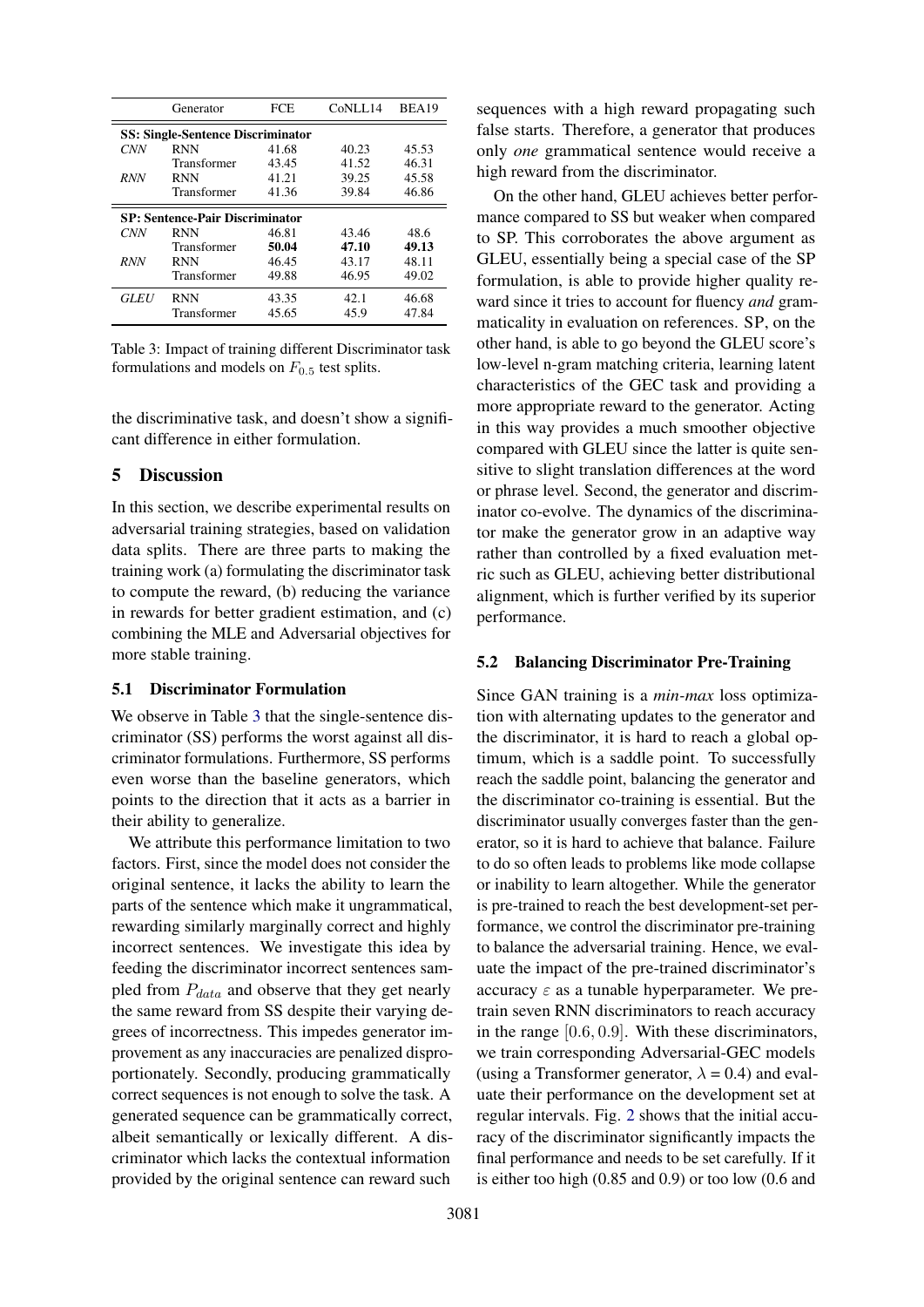<span id="page-7-2"></span>

Figure 2:  $F_{0.5}$  scores on the dev set using pre-trained Transformer, and CNN discriminators with varying initial accuracy  $\varepsilon$ .

0.65), the model performs poorly. This points to the need for a balanced relationship between the generator and the discriminator. If the discriminator is too strong, the generator is extremely penalized for its erroneous predictions, and the performance progressively gets worse. On the other hand, if the discriminator is too weak, it is unable to give the most appropriate guidance to the generator. Empirically, we pre-train the discriminator until its accuracy reaches the 0.7-0.75 range.

## <span id="page-7-0"></span>5.3 Combining MLE and Adversarial **Objectives**

As noted in Section [2.4,](#page-3-2) a key factor in successfully training  $G_{\theta}$  is the combination of adversarial and MLE objectives where we define the hyperparameter  $\lambda$  to control the trade-off between MLE and adversarial training. That is, for any mini-batch, determined by a probability  $\lambda$ ,  $G_{\theta}$  is optimized by the MLE objective or adversarial objective to improve the stability in model training. We experiment with the range  $[0.2, 0.8]$  for  $\lambda$ . The results in Fig. [3](#page-7-3) show that combining the MLE objective with the adversarial objective is helpful to stabilize the training and improve the model performance, as we expected. This confirms prior findings that MLE acts as a regularizer to guarantee smooth model updates, alleviating the negative effects brought by high gradient estimation variance of the one-step Monte-Carlo sample in REINFORCE. However, further increasing  $\lambda$  does not bring more gain. The best trade-off between MLE and adversarial objective in our experiment is  $\lambda = 0.4$ , which is the value we use in our experiments.

<span id="page-7-3"></span>

Figure 3: Adversarial-GEC performance on the dev set (Transformer + CNN), varying parameter  $\lambda$  to alternate between MLE and Policy Gradient training.

#### <span id="page-7-1"></span>5.4 Experiments with Language Models

In the SS setting, we also experimented with a locally-normalized language model as a discriminator. The intuition here was that using a language model with token-level locally normalized probabilities could offer a more direct training signal to the generator. If a generated sentence does not match the distribution of ground-truth data, it will have high perplexity when evaluated by a language model that was trained on ground-truth data. Not only can it provide an overall evaluation score for the whole sentence, but can also assign a probability to each token, thus providing more information on which word is to blame if the overall perplexity is very high. However, in spite of all the training strategies described in Section [2.4,](#page-3-2) training a language model was highly unstable, due to the use of a single sample to approximate the expected gradient, leading to high variance in gradient estimates. In future works, we aim to explore this idea using better generator models and better, larger-scale language models such as BERT [\(Devlin et al.,](#page-9-13) [2018\)](#page-9-13) and GPT-3 [\(Brown et al.,](#page-8-6) [2020\)](#page-8-6).

#### 6 Related Work

While the choice of a sentence-pair discriminator is close to [Yang et al.](#page-12-7) [\(2018\)](#page-12-7) and [Wu et al.](#page-12-6) [\(2018\)](#page-12-6), our work differs from [Yang et al.](#page-12-7) [\(2018\)](#page-12-7) in that their learning objective is a combination of the discriminator reward  $(D)$  and a smoothed sentence-level BLEU [\(Papineni et al.,](#page-11-17) [2002\)](#page-11-17) as the static reward (Q). The use of a sentence-pair discriminator is related to our work, we do not combine rewards from  $D$  and  $Q$ . Incorporating  $Q$  in the objective stems from the motivation to directly optimize for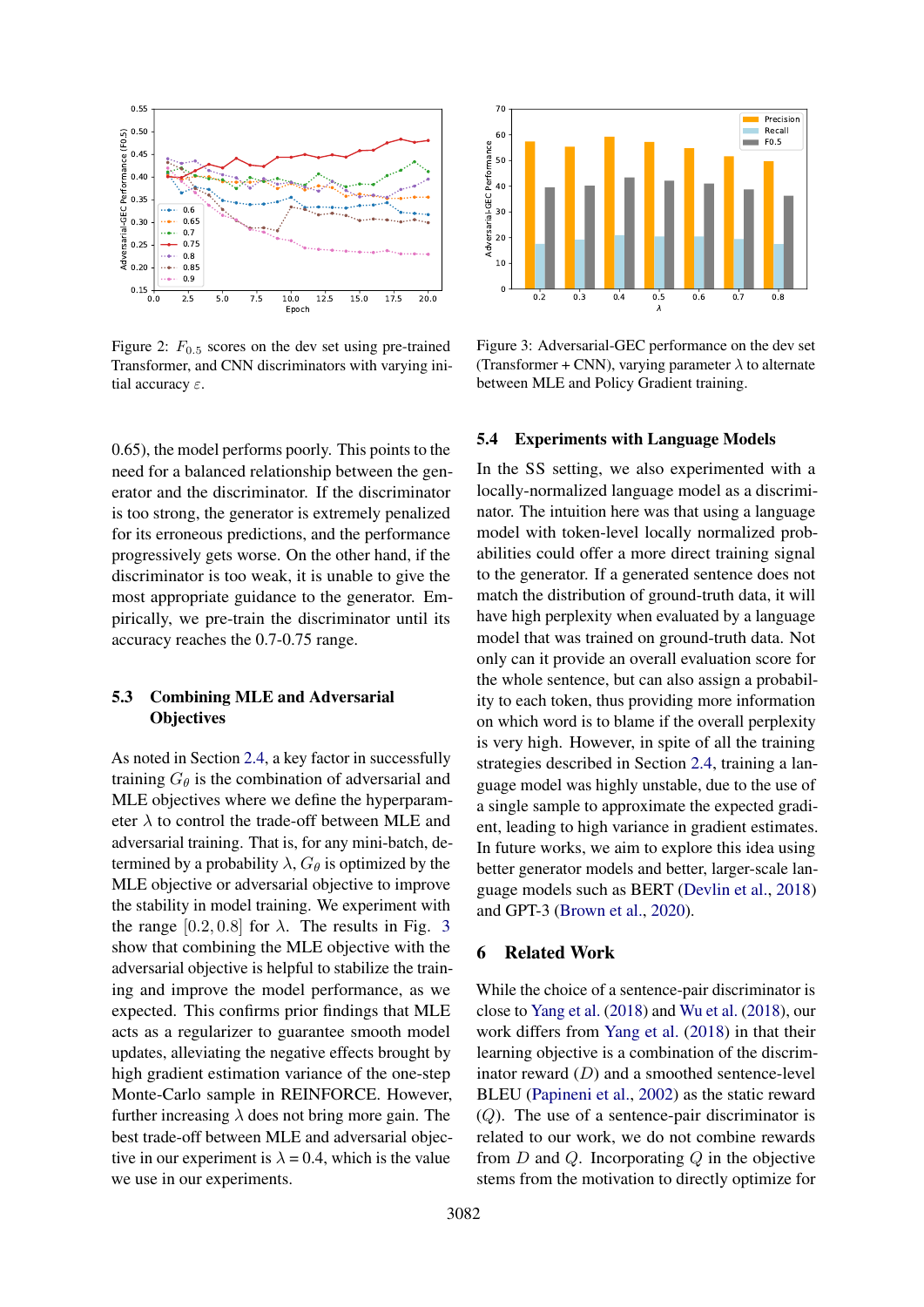the evaluation metric, we choose to not force the evaluation metric-based reward into the objective, since most GEC metrics are reference-based, and have shown to be limiting for the task [\(Choshen and](#page-9-14) [Abend,](#page-9-14) [2018;](#page-9-14) [Chollampatt and Ng,](#page-9-15) [2018c\)](#page-9-15). Similarly, among existing works for GEC, our work is the closest to [Sakaguchi et al.](#page-11-7) [\(2017\)](#page-11-7), but they also directly maximize GLEU in training their GEC system, using a REINFORCE-based approach similar to ours. We instead let the model learn the latent nuances of the objective directly from the data, and provide the appropriate reward to the generator, preserving the learning objective as in [Yu](#page-12-9) [et al.](#page-12-9) [\(2017\)](#page-12-9), albeit with a different discriminator framework. Our work is closest to [Wu et al.](#page-12-6) [\(2018\)](#page-12-6), who built an RNNSearch-based Generator [\(Bah](#page-8-1)[danau et al.,](#page-8-1) [2015\)](#page-8-1) and a CNN-based sentence-pair discriminator for NMT.

## 7 Conclusion

We propose a task-appropriate training objective for GEC, using an adversarial training framework consisting of a generator and a discriminator, based on the Adversarial-NMT framework of [Wu et al.](#page-12-6) [\(2018\)](#page-12-6). The generator is modeled as a Seq2Seq model, and the discriminator is modeled as a deep sentence-pair matching model, which provides rewards to the generator input-output. The framework supervises the generator to reflect the mapping within (source, target) sentence, and an efficient policy gradient algorithm to tackle the optimization difficulty brought by the discrete nature of generation. Experiments on standard GEC test datasets demonstrate the effectiveness of our framework for the task. Additionally, we provide insights into how the discriminator setup, pre-training and integration into the framework can be optimized for stable training and better performance. We show that the proposed framework consistently achieves better results in a self-contained single model setting, without relying on any external resources. In the future, we plan to improve the task-specific framework and training techniques based on recent state-of-the-art methods [\(Grundkiewicz et al.,](#page-10-13) [2019;](#page-10-13) [Choe et al.,](#page-9-16) [2019\)](#page-9-16), and improve issues with sparse rewards by exploring better credit assignment techniques.

### Acknowledgments

We would like to thank our friends and colleagues: Vivek Kulkarni, Artem Chernodub, Kostiantyn

Omelianchuk, Oleksandr Skurzhanskyi, Oleksiy Syvokon, and Chad Mills, for their insightful feedback, and the anonymous reviewers for their helpful comments.

### References

- <span id="page-8-3"></span>Dzmitry Bahdanau, Philemon Brakel, Kelvin Xu, Anirudh Goyal, Ryan Lowe, Joelle Pineau, Aaron C. Courville, and Yoshua Bengio. 2017. [An actor-critic](https://openreview.net/forum?id=SJDaqqveg) [algorithm for sequence prediction.](https://openreview.net/forum?id=SJDaqqveg) In *5th International Conference on Learning Representations, ICLR 2017, Toulon, France, April 24-26, 2017, Conference Track Proceedings*. OpenReview.net.
- <span id="page-8-1"></span>Dzmitry Bahdanau, Kyunghyun Cho, and Yoshua Bengio. 2015. [Neural machine translation by jointly](http://arxiv.org/abs/1409.0473) [learning to align and translate.](http://arxiv.org/abs/1409.0473) In *3rd International Conference on Learning Representations, ICLR 2015, San Diego, CA, USA, May 7-9, 2015, Conference Track Proceedings*.
- <span id="page-8-0"></span>Chris Brockett, William B. Dolan, and Michael Gamon. 2006. [Correcting esl errors using phrasal smt](https://doi.org/10.3115/1220175.1220207) [techniques.](https://doi.org/10.3115/1220175.1220207) In *Proceedings of the 21st International Conference on Computational Linguistics and 44th Annual Meeting of the Association for Computational Linguistics*, pages 249–256, Sydney, Australia. Association for Computational Linguistics.
- <span id="page-8-6"></span>Tom B. Brown, Benjamin Mann, Nick Ryder, Melanie Subbiah, Jared Kaplan, Prafulla Dhariwal, Arvind Neelakantan, Pranav Shyam, Girish Sastry, Amanda Askell, Sandhini Agarwal, Ariel Herbert-Voss, Gretchen Krueger, Tom Henighan, Rewon Child, Aditya Ramesh, Daniel M. Ziegler, Jeffrey Wu, Clemens Winter, Christopher Hesse, Mark Chen, Eric Sigler, Mateusz Litwin, Scott Gray, Benjamin Chess, Jack Clark, Christopher Berner, Sam Mc-Candlish, Alec Radford, Ilya Sutskever, and Dario Amodei. 2020. [Language models are few-shot learn](http://arxiv.org/abs/2005.14165)[ers.](http://arxiv.org/abs/2005.14165)
- <span id="page-8-4"></span>Christopher Bryant, Mariano Felice, Øistein E. Andersen, and Ted Briscoe. 2019. [The BEA-2019](https://doi.org/10.18653/v1/W19-4406) [shared task on grammatical error correction.](https://doi.org/10.18653/v1/W19-4406) In *Proceedings of the Fourteenth Workshop on Innovative Use of NLP for Building Educational Applications*, pages 52–75, Florence, Italy. Association for Computational Linguistics.
- <span id="page-8-5"></span>Christopher Bryant, Mariano Felice, and Ted Briscoe. 2017. [Automatic annotation and evaluation of error](https://doi.org/10.18653/v1/P17-1074) [types for grammatical error correction.](https://doi.org/10.18653/v1/P17-1074) In *Proceedings of the 55th Annual Meeting of the Association for Computational Linguistics (Volume 1: Long Papers)*, pages 793–805, Vancouver, Canada. Association for Computational Linguistics.
- <span id="page-8-2"></span>Liwei Cai and William Yang Wang. 2018. [KBGAN:](https://doi.org/10.18653/v1/N18-1133) [Adversarial learning for knowledge graph embed](https://doi.org/10.18653/v1/N18-1133)[dings.](https://doi.org/10.18653/v1/N18-1133) In *Proceedings of the 2018 Conference of the*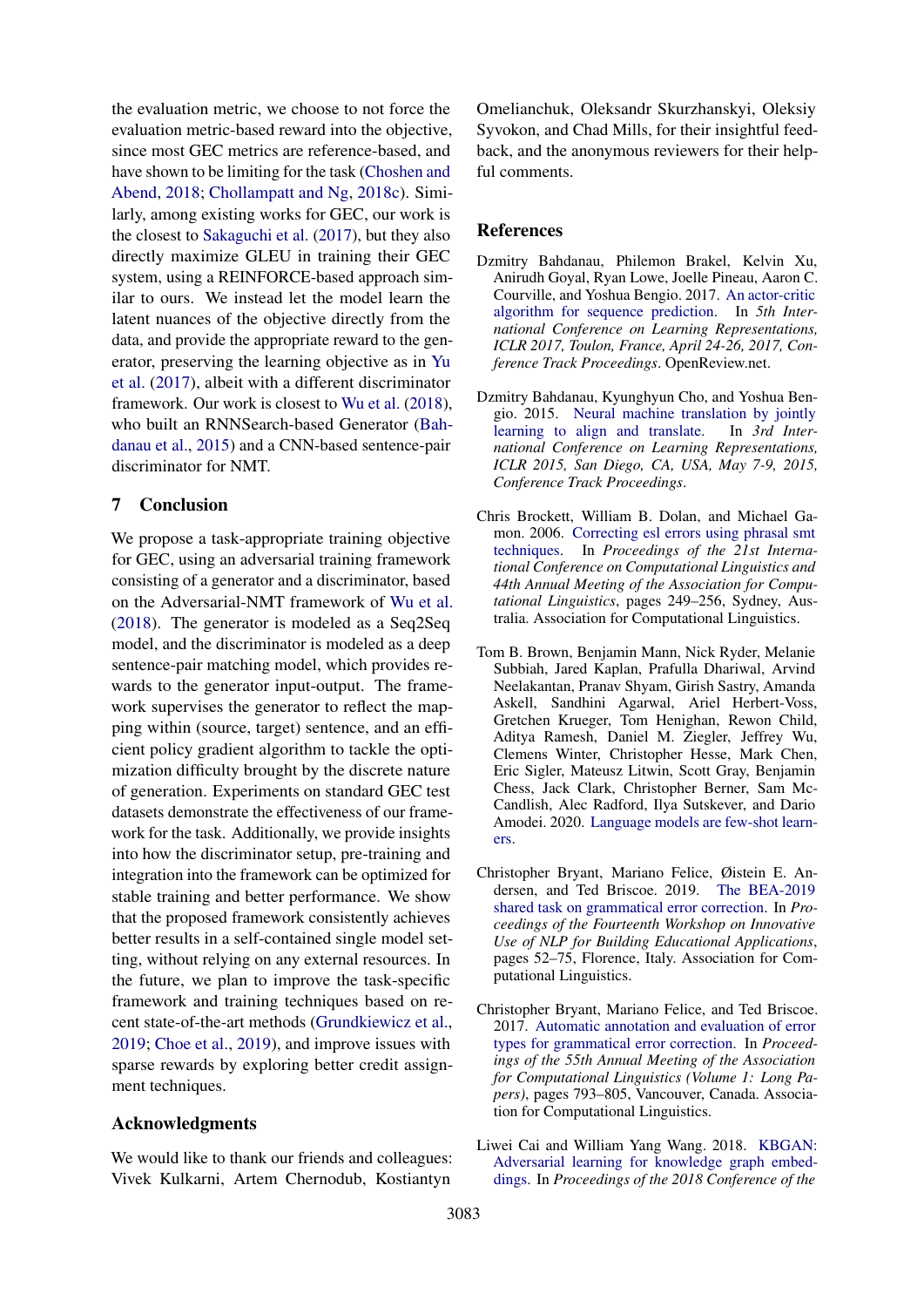*North American Chapter of the Association for Computational Linguistics: Human Language Technologies, Volume 1 (Long Papers)*, pages 1470–1480, New Orleans, Louisiana. Association for Computational Linguistics.

- <span id="page-9-3"></span>Kyunghyun Cho, Bart van Merrienboer, Caglar Gulcehre, Dzmitry Bahdanau, Fethi Bougares, Holger Schwenk, and Yoshua Bengio. 2014. [Learning](https://doi.org/10.3115/v1/D14-1179) [phrase representations using rnn encoder–decoder](https://doi.org/10.3115/v1/D14-1179) [for statistical machine translation.](https://doi.org/10.3115/v1/D14-1179) In *Proceedings of the 2014 Conference on Empirical Methods in Natural Language Processing (EMNLP)*, pages 1724– 1734, Doha, Qatar. Association for Computational Linguistics.
- <span id="page-9-16"></span>Yo Joong Choe, Jiyeon Ham, Kyubyong Park, and Yeoil Yoon. 2019. [A neural grammatical error cor](https://doi.org/10.18653/v1/W19-4423)[rection system built on better pre-training and se](https://doi.org/10.18653/v1/W19-4423)[quential transfer learning.](https://doi.org/10.18653/v1/W19-4423) In *Proceedings of the Fourteenth Workshop on Innovative Use of NLP for Building Educational Applications*, pages 213–227, Florence, Italy. Association for Computational Linguistics.
- <span id="page-9-6"></span>Shamil Chollampatt and Hwee Tou Ng. 2018a. A multilayer convolutional encoder-decoder neural network for grammatical error correction. In *Proceedings of the Thirty-Second AAAI Conference on Artificial Intelligence*.
- <span id="page-9-7"></span>Shamil Chollampatt and Hwee Tou Ng. 2018b. [Neu](https://www.aclweb.org/anthology/D18-1274)[ral quality estimation of grammatical error correc](https://www.aclweb.org/anthology/D18-1274)[tion.](https://www.aclweb.org/anthology/D18-1274) In *Proceedings of the 2018 Conference on Empirical Methods in Natural Language Processing*, pages 2528–2539, Brussels, Belgium. Association for Computational Linguistics.
- <span id="page-9-15"></span>Shamil Chollampatt and Hwee Tou Ng. 2018c. [A](https://www.aclweb.org/anthology/C18-1231) [reassessment of reference-based grammatical error](https://www.aclweb.org/anthology/C18-1231) [correction metrics.](https://www.aclweb.org/anthology/C18-1231) In *Proceedings of the 27th International Conference on Computational Linguistics*, pages 2730–2741, Santa Fe, New Mexico, USA. Association for Computational Linguistics.
- <span id="page-9-4"></span>Shamil Chollampatt, Kaveh Taghipour, and Hwee Tou Ng. 2016. Neural network translation models for grammatical error correction. In *Proceedings of the 25th International Joint Conference on Artificial Intelligence*, New York, USA.
- <span id="page-9-14"></span>Leshem Choshen and Omri Abend. 2018. [Inherent bi](https://www.aclweb.org/anthology/P18-1059)[ases in reference-based evaluation for grammatical](https://www.aclweb.org/anthology/P18-1059) [error correction.](https://www.aclweb.org/anthology/P18-1059) In *Proceedings of the 56th Annual Meeting of the Association for Computational Linguistics (Volume 1: Long Papers)*, pages 632– 642, Melbourne, Australia. Association for Computational Linguistics.
- <span id="page-9-1"></span>Daniel Dahlmeier and Hwee Tou Ng. 2011. [Grammat](https://www.aclweb.org/anthology/P11-1092)[ical error correction with alternating structure opti](https://www.aclweb.org/anthology/P11-1092)[mization.](https://www.aclweb.org/anthology/P11-1092) In *Proceedings of the 49th Annual Meeting of the Association for Computational Linguistics: Human Language Technologies*, pages 915– 923, Portland, Oregon, USA. Association for Computational Linguistics.
- <span id="page-9-8"></span>Daniel Dahlmeier and Hwee Tou Ng. 2012. [Better](https://www.aclweb.org/anthology/N12-1067) [evaluation for grammatical error correction.](https://www.aclweb.org/anthology/N12-1067) In *Proceedings of the 2012 Conference of the North American Chapter of the Association for Computational Linguistics: Human Language Technologies*, pages 568–572, Montréal, Canada. Association for Computational Linguistics.
- <span id="page-9-10"></span>Daniel Dahlmeier, Hwee Tou Ng, and Siew Mei Wu. 2013. [Building a large annotated corpus of learner](https://www.aclweb.org/anthology/W13-1703) [English: The NUS corpus of learner English.](https://www.aclweb.org/anthology/W13-1703) In *Proceedings of the Eighth Workshop on Innovative Use of NLP for Building Educational Applications*, pages 22–31, Atlanta, Georgia. Association for Computational Linguistics.
- <span id="page-9-0"></span>Rachele De Felice and Stephen G. Pulman. 2008. [A](http://dl.acm.org/citation.cfm?id=1599081.1599103) [classifier-based approach to preposition and deter](http://dl.acm.org/citation.cfm?id=1599081.1599103)[miner error correction in l2 english.](http://dl.acm.org/citation.cfm?id=1599081.1599103) In *Proceedings of the 22Nd International Conference on Computational Linguistics - Volume 1*, COLING '08, pages 169–176, Stroudsburg, PA, USA. Association for Computational Linguistics.
- <span id="page-9-13"></span>Jacob Devlin, Ming-Wei Chang, Kenton Lee, and Kristina Toutanova. 2018. BERT: Pre-training of deep bidirectional transformers for language understanding. *arXiv preprint arXiv:1810.04805*.
- <span id="page-9-12"></span>William Fedus, Ian Goodfellow, and Andrew M. Dai. 2018. [MaskGAN: Better text generation via filling](https://openreview.net/forum?id=ByOExmWAb) [in the](https://openreview.net/forum?id=ByOExmWAb) **\_\_\_\_\_\_**. In *International Conference on Learning Representations*.
- <span id="page-9-9"></span>Mariano Felice and Ted Briscoe. 2015. [Towards a stan](https://doi.org/10.3115/v1/N15-1060)[dard evaluation method for grammatical error detec](https://doi.org/10.3115/v1/N15-1060)[tion and correction.](https://doi.org/10.3115/v1/N15-1060) In *Proceedings of the 2015 Conference of the North American Chapter of the Association for Computational Linguistics: Human Language Technologies*, pages 578–587, Denver, Colorado. Association for Computational Linguistics.
- <span id="page-9-2"></span>Mariano Felice, Zheng Yuan, Øistein E. Andersen, Helen Yannakoudakis, and Ekaterina Kochmar. 2014. [Grammatical error correction using hybrid systems](https://doi.org/10.3115/v1/W14-1702) [and type filtering.](https://doi.org/10.3115/v1/W14-1702) In *Proceedings of the Eighteenth Conference on Computational Natural Language Learning: Shared Task*, pages 15–24, Baltimore, Maryland. Association for Computational Linguistics.
- <span id="page-9-11"></span>Yarin Gal and Zoubin Ghahramani. 2016. A theoretically grounded application of dropout in recurrent neural networks. In *Proceedings of the 30th International Conference on Neural Information Processing Systems*, NIPS'16, page 1027–1035, Red Hook, NY, USA. Curran Associates Inc.
- <span id="page-9-5"></span>Tao Ge, Furu Wei, and Ming Zhou. 2018. [Fluency](https://www.aclweb.org/anthology/P18-1097) [boost learning and inference for neural grammati](https://www.aclweb.org/anthology/P18-1097)[cal error correction.](https://www.aclweb.org/anthology/P18-1097) In *Proceedings of the 56th Annual Meeting of the Association for Computational Linguistics (Volume 1: Long Papers)*, pages 1055– 1065, Melbourne, Australia. Association for Computational Linguistics.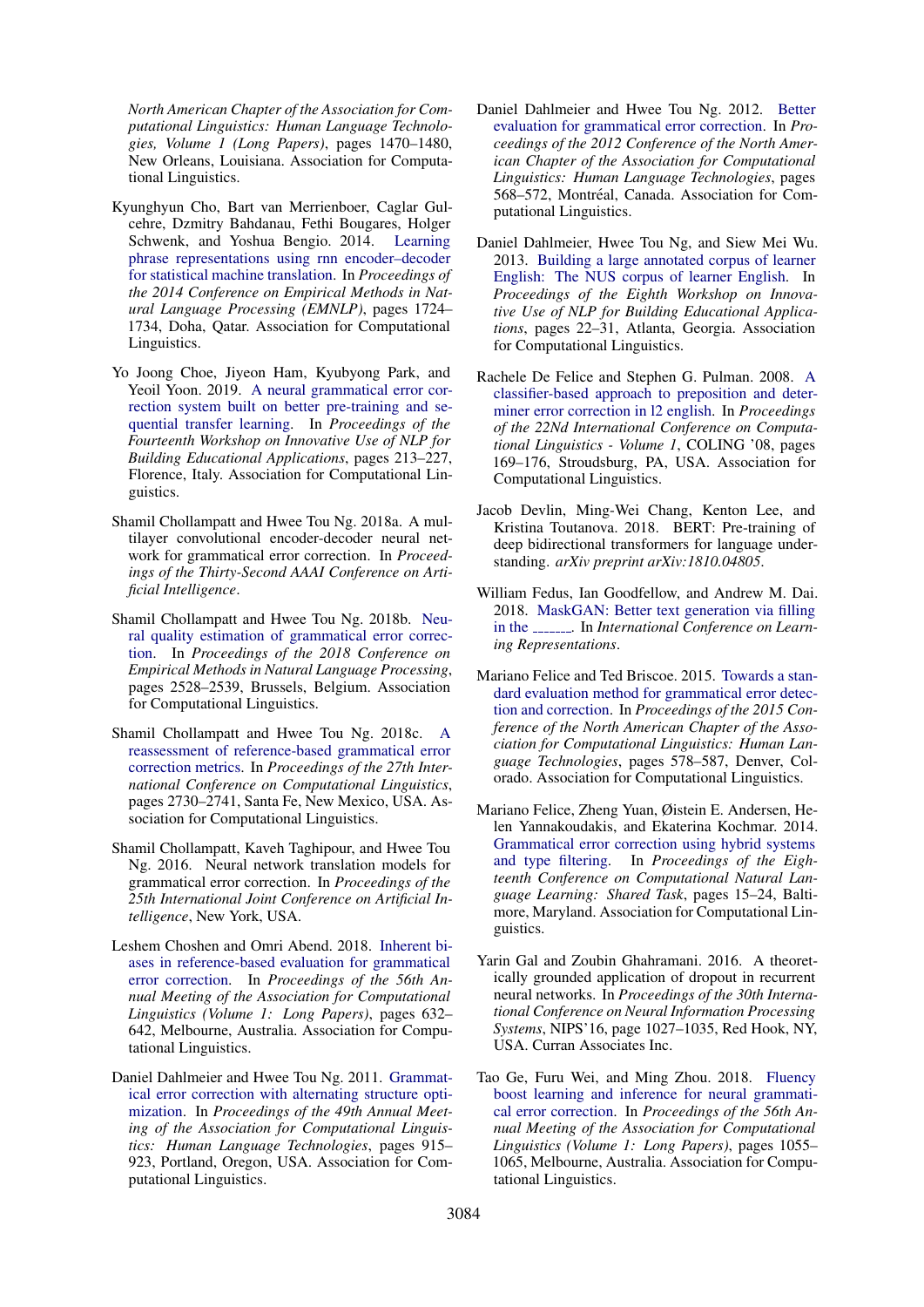- <span id="page-10-6"></span>Ian J. Goodfellow, Jean Pouget-Abadie, Mehdi Mirza, Bing Xu, David Warde-Farley, Sherjil Ozair, Aaron Courville, and Yoshua Bengio. 2014. [Generative ad](http://dl.acm.org/citation.cfm?id=2969033.2969125)[versarial nets.](http://dl.acm.org/citation.cfm?id=2969033.2969125) In *Proceedings of the 27th International Conference on Neural Information Processing Systems - Volume 2*, NIPS'14, pages 2672–2680, Cambridge, MA, USA. MIT Press.
- <span id="page-10-12"></span>Sylviane Granger. 1998. The computerized learner corpus: a versatile new source of data for sla research.
- <span id="page-10-2"></span>Roman Grundkiewicz and Marcin Junczys-Dowmunt. 2018. [Near human-level performance in grammat](https://doi.org/10.18653/v1/N18-2046)[ical error correction with hybrid machine transla](https://doi.org/10.18653/v1/N18-2046)[tion.](https://doi.org/10.18653/v1/N18-2046) In *Proceedings of the 2018 Conference of the North American Chapter of the Association for Computational Linguistics: Human Language Technologies, Volume 2 (Short Papers)*, pages 284–290, New Orleans, Louisiana. Association for Computational Linguistics.
- <span id="page-10-13"></span>Roman Grundkiewicz, Marcin Junczys-Dowmunt, and Kenneth Heafield. 2019. [Neural grammatical error](https://doi.org/10.18653/v1/W19-4427) [correction systems with unsupervised pre-training](https://doi.org/10.18653/v1/W19-4427) [on synthetic data.](https://doi.org/10.18653/v1/W19-4427) In *Proceedings of the Fourteenth Workshop on Innovative Use of NLP for Building Educational Applications*, pages 252–263, Florence, Italy. Association for Computational Linguistics.
- <span id="page-10-11"></span>Jiaxian Guo, Sidi Lu, Han Cai, Weinan Zhang, Yong Yu, and Jun Wang. 2018. [Long text generation](https://www.aaai.org/ocs/index.php/AAAI/AAAI18/paper/view/16360) [via adversarial training with leaked information.](https://www.aaai.org/ocs/index.php/AAAI/AAAI18/paper/view/16360) In *AAAI Conference on Artificial Intelligence*.
- <span id="page-10-14"></span>Baotian Hu, Zhengdong Lu, Hang Li, and Qingcai Chen. 2014. Convolutional neural network architectures for matching natural language sentences. In *Proceedings of the 27th International Conference on Neural Information Processing Systems - Volume 2*, NIPS'14, page 2042–2050, Cambridge, MA, USA. MIT Press.
- <span id="page-10-3"></span>Jianshu Ji, Qinlong Wang, Kristina Toutanova, Yongen Gong, Steven Truong, and Jianfeng Gao. 2017. [A](https://doi.org/10.18653/v1/P17-1070) [nested attention neural hybrid model for grammati](https://doi.org/10.18653/v1/P17-1070)[cal error correction.](https://doi.org/10.18653/v1/P17-1070) In *Proceedings of the 55th Annual Meeting of the Association for Computational Linguistics (Volume 1: Long Papers)*, pages 753– 762, Vancouver, Canada. Association for Computational Linguistics.
- <span id="page-10-1"></span>Marcin Junczys-Dowmunt and Roman Grundkiewicz. 2016. [Phrase-based machine translation is state-of](https://doi.org/10.18653/v1/D16-1161)[the-art for automatic grammatical error correction.](https://doi.org/10.18653/v1/D16-1161) In *Proceedings of the 2016 Conference on Empirical Methods in Natural Language Processing*, pages 1546–1556, Austin, Texas. Association for Computational Linguistics.
- <span id="page-10-4"></span>Marcin Junczys-Dowmunt, Roman Grundkiewicz, Shubha Guha, and Kenneth Heafield. 2018. [Ap](https://doi.org/10.18653/v1/N18-1055)[proaching neural grammatical error correction as a](https://doi.org/10.18653/v1/N18-1055) [low-resource machine translation task.](https://doi.org/10.18653/v1/N18-1055) In *Proceedings of the 2018 Conference of the North American Chapter of the Association for Computational*

*Linguistics: Human Language Technologies, Volume 1 (Long Papers)*, pages 595–606, New Orleans, Louisiana. Association for Computational Linguistics.

- <span id="page-10-15"></span>Masahiro Kaneko, Masato Mita, Shun Kiyono, Jun Suzuki, and Kentaro Inui. 2020. [Encoder-decoder](http://arxiv.org/abs/2005.00987) [models can benefit from pre-trained masked lan](http://arxiv.org/abs/2005.00987)[guage models in grammatical error correction.](http://arxiv.org/abs/2005.00987)
- <span id="page-10-16"></span>Shun Kiyono, Jun Suzuki, Masato Mita, Tomoya Mizumoto, and Kentaro Inui. 2019. [An empirical study](https://doi.org/10.18653/v1/D19-1119) [of incorporating pseudo data into grammatical er](https://doi.org/10.18653/v1/D19-1119)[ror correction.](https://doi.org/10.18653/v1/D19-1119) In *Proceedings of the 2019 Conference on Empirical Methods in Natural Language Processing and the 9th International Joint Conference on Natural Language Processing (EMNLP-IJCNLP)*, pages 1236–1242, Hong Kong, China. Association for Computational Linguistics.
- <span id="page-10-7"></span>Jiwei Li, Will Monroe, Tianlin Shi, Sebastien Jean, ´ Alan Ritter, and Dan Jurafsky. 2017. [Adversarial](https://doi.org/10.18653/v1/D17-1230) [learning for neural dialogue generation.](https://doi.org/10.18653/v1/D17-1230) In *Proceedings of the 2017 Conference on Empirical Methods in Natural Language Processing*, pages 2157–2169, Copenhagen, Denmark. Association for Computational Linguistics.
- <span id="page-10-8"></span>Linqing Liu, Yao Lu, Min Yang, Qiang Qu, Jia Zhu, and Hongyan Li. 2018. [Generative adversarial net](https://www.aaai.org/ocs/index.php/AAAI/AAAI18/paper/view/16238/16492)[work for abstractive text summarization.](https://www.aaai.org/ocs/index.php/AAAI/AAAI18/paper/view/16238/16492) In *AAAI Conference on Artificial Intelligence*.
- <span id="page-10-10"></span>Siqi Liu, Zhenhai Zhu, Ning Ye, Sergio Guadarrama, and Kevin Murphy. 2017. Improved image captioning via policy gradient optimization of spider. *2017 IEEE International Conference on Computer Vision (ICCV)*, pages 873–881.
- <span id="page-10-9"></span>Thang Luong, Hieu Pham, and Christopher D. Manning. 2015. [Effective approaches to attention-based](https://doi.org/10.18653/v1/D15-1166) [neural machine translation.](https://doi.org/10.18653/v1/D15-1166) In *Proceedings of the 2015 Conference on Empirical Methods in Natural Language Processing*, pages 1412–1421, Lisbon, Portugal. Association for Computational Linguistics.
- <span id="page-10-5"></span>Courtney Napoles, Keisuke Sakaguchi, Matt Post, and Joel Tetreault. 2015. Ground truth for grammatical error correction metrics. In *Proceedings of the 53rd Annual Meeting of the Association for Computational Linguistics and the 7th International Joint Conference on Natural Language Processing (Volume 2: Short Papers)*, volume 2, pages 588–593.
- <span id="page-10-0"></span>Hwee Tou Ng, Siew Mei Wu, Ted Briscoe, Christian Hadiwinoto, Raymond Hendy Susanto, and Christopher Bryant. 2014. [The conll-2014 shared task on](https://doi.org/10.3115/v1/W14-1701) [grammatical error correction.](https://doi.org/10.3115/v1/W14-1701) In *Proceedings of the Eighteenth Conference on Computational Natural Language Learning: Shared Task*, pages 1–14, Baltimore, Maryland. Association for Computational Linguistics.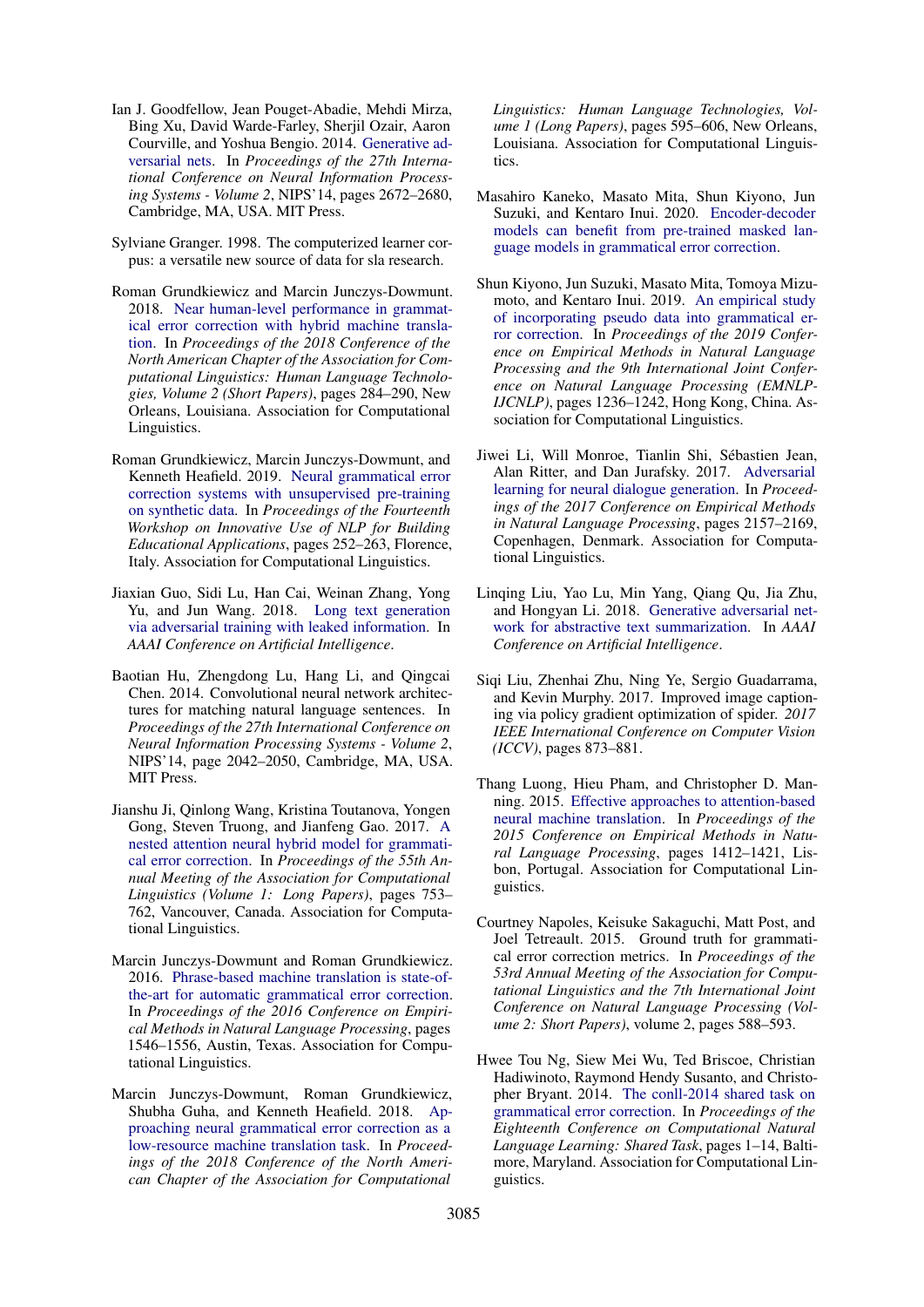- <span id="page-11-0"></span>Hwee Tou Ng, Siew Mei Wu, Yuanbin Wu, Christian Hadiwinoto, and Joel Tetreault. 2013. [The conll-](https://www.aclweb.org/anthology/W13-3601)[2013 shared task on grammatical error correction.](https://www.aclweb.org/anthology/W13-3601) In *Proceedings of the Seventeenth Conference on Computational Natural Language Learning: Shared Task*, pages 1–12, Sofia, Bulgaria. Association for Computational Linguistics.
- <span id="page-11-16"></span>Kostiantyn Omelianchuk, Vitaliy Atrasevych, Artem Chernodub, and Oleksandr Skurzhanskyi. 2020. [GECToR – grammatical error correction: Tag, not](https://doi.org/10.18653/v1/2020.bea-1.16) [rewrite.](https://doi.org/10.18653/v1/2020.bea-1.16) In *Proceedings of the Fifteenth Workshop on Innovative Use of NLP for Building Educational* Applications, pages 163–170, Seattle, WA, USA  $\hat{a}^{\dagger}$ ' Online. Association for Computational Linguistics.
- <span id="page-11-17"></span>Kishore Papineni, Salim Roukos, Todd Ward, and Wei-Jing Zhu. 2002. [Bleu: a method for automatic eval](https://doi.org/10.3115/1073083.1073135)[uation of machine translation.](https://doi.org/10.3115/1073083.1073135) In *Proceedings of the 40th Annual Meeting of the Association for Computational Linguistics*, pages 311–318, Philadelphia, Pennsylvania, USA. Association for Computational Linguistics.
- <span id="page-11-11"></span>Marc'Aurelio Ranzato, Sumit Chopra, Michael Auli, and Wojciech Zaremba. 2016. [Sequence level train](http://arxiv.org/abs/1511.06732)[ing with recurrent neural networks.](http://arxiv.org/abs/1511.06732) In *4th International Conference on Learning Representations, ICLR 2016, San Juan, Puerto Rico, May 2-4, 2016, Conference Track Proceedings*.
- <span id="page-11-10"></span>Steven J. Rennie, Etienne Marcheret, Youssef Mroueh, Jerret Ross, and Vaibhava Goel. 2017. Self-critical sequence training for image captioning. In *The IEEE Conference on Computer Vision and Pattern Recognition (CVPR)*.
- <span id="page-11-3"></span>Alla Rozovskaya and Dan Roth. 2014. [Building a](https://www.transacl.org/ojs/index.php/tacl/article/view/384) [state-of-the-art grammatical error correction system.](https://www.transacl.org/ojs/index.php/tacl/article/view/384) *Transactions of the Association for Computational Linguistics*, 2:419–434.
- <span id="page-11-7"></span>Keisuke Sakaguchi, Matt Post, and Benjamin Van Durme. 2017. [Grammatical error correction](https://www.aclweb.org/anthology/I17-2062) [with neural reinforcement learning.](https://www.aclweb.org/anthology/I17-2062) In *Proceedings of the Eighth International Joint Conference on Natural Language Processing (Volume 2: Short Papers)*, pages 366–372, Taipei, Taiwan. Asian Federation of Natural Language Processing.
- <span id="page-11-12"></span>Chinnadhurai Sankar and Sujith Ravi. 2019. [Deep re](https://doi.org/10.18653/v1/W19-5901)[inforcement learning for modeling chit-chat dialog](https://doi.org/10.18653/v1/W19-5901) [with discrete attributes.](https://doi.org/10.18653/v1/W19-5901) In *Proceedings of the 20th Annual SIGdial Meeting on Discourse and Dialogue*, pages 1–10, Stockholm, Sweden. Association for Computational Linguistics.
- <span id="page-11-6"></span>Allen Schmaltz, Yoon Kim, Alexander Rush, and Stuart Shieber. 2017. [Adapting sequence models for](https://doi.org/10.18653/v1/D17-1298) [sentence correction.](https://doi.org/10.18653/v1/D17-1298) In *Proceedings of the 2017 Conference on Empirical Methods in Natural Language Processing*, pages 2807–2813, Copenhagen, Denmark. Association for Computational Linguistics.
- <span id="page-11-15"></span>Rico Sennrich, Barry Haddow, and Alexandra Birch. 2016. [Neural machine translation of rare words](https://doi.org/10.18653/v1/P16-1162) [with subword units.](https://doi.org/10.18653/v1/P16-1162) In *Proceedings of the 54th Annual Meeting of the Association for Computational Linguistics (Volume 1: Long Papers)*, pages 1715– 1725, Berlin, Germany. Association for Computational Linguistics.
- <span id="page-11-13"></span>Pei-Hao Su, David Vandyke, Milica Gašić, Nikola Mrkšić, Tsung-Hsien Wen, and Steve Young. 2015. [Reward shaping with recurrent neural networks for](https://doi.org/10.18653/v1/W15-4655) [speeding up on-line policy learning in spoken dia](https://doi.org/10.18653/v1/W15-4655)[logue systems.](https://doi.org/10.18653/v1/W15-4655) In *Proceedings of the 16th Annual Meeting of the Special Interest Group on Discourse and Dialogue*, pages 417–421, Prague, Czech Republic. Association for Computational Linguistics.
- <span id="page-11-4"></span>Raymond Hendy Susanto, Peter Phandi, and Hwee Tou Ng. 2014. [System combination for grammatical er](https://doi.org/10.3115/v1/D14-1102)[ror correction.](https://doi.org/10.3115/v1/D14-1102) In *Proceedings of the 2014 Conference on Empirical Methods in Natural Language Processing (EMNLP)*, pages 951–962, Doha, Qatar. Association for Computational Linguistics.
- <span id="page-11-5"></span>Ilya Sutskever, Oriol Vinyals, and Quoc V Le. 2014. [Sequence to sequence learning with neural networks.](http://papers.nips.cc/paper/5346-sequence-to-sequence-learning-with-neural-networks.pdf) In Z. Ghahramani, M. Welling, C. Cortes, N. D. Lawrence, and K. Q. Weinberger, editors, *Advances in Neural Information Processing Systems 27*, pages 3104–3112. Curran Associates, Inc.
- <span id="page-11-14"></span>Toshikazu Tajiri, Mamoru Komachi, and Yuji Matsumoto. 2012. [Tense and aspect error correction](https://www.aclweb.org/anthology/P12-2039) [for ESL learners using global context.](https://www.aclweb.org/anthology/P12-2039) In *Proceedings of the 50th Annual Meeting of the Association for Computational Linguistics (Volume 2: Short Papers)*, pages 198–202, Jeju Island, Korea. Association for Computational Linguistics.
- <span id="page-11-2"></span>Joel Tetreault, Jennifer Foster, and Martin Chodorow. 2010. [Using parse features for preposition selection](https://www.aclweb.org/anthology/P10-2065) [and error detection.](https://www.aclweb.org/anthology/P10-2065) In *Proceedings of the ACL 2010 Conference Short Papers*, pages 353–358, Uppsala, Sweden. Association for Computational Linguistics.
- <span id="page-11-1"></span>Joel R. Tetreault and Martin Chodorow. 2008. [The](http://dl.acm.org/citation.cfm?id=1599081.1599190) [ups and downs of preposition error detection in esl](http://dl.acm.org/citation.cfm?id=1599081.1599190) [writing.](http://dl.acm.org/citation.cfm?id=1599081.1599190) In *Proceedings of the 22Nd International Conference on Computational Linguistics - Volume 1*, COLING '08, pages 865–872, Stroudsburg, PA, USA. Association for Computational Linguistics.
- <span id="page-11-9"></span>Ashish Vaswani, Noam Shazeer, Niki Parmar, Jakob Uszkoreit, Llion Jones, Aidan N. Gomez, Lukasz Kaiser, and Illia Polosukhin. 2017. Attention is all you need. In *NIPS*, pages 6000–6010.
- <span id="page-11-8"></span>Yaushian Wang and Hung-yi Lee. 2018. [Learning](https://www.aclweb.org/anthology/D18-1451) [to encode text as human-readable summaries using](https://www.aclweb.org/anthology/D18-1451) [generative adversarial networks.](https://www.aclweb.org/anthology/D18-1451) In *Proceedings of the 2018 Conference on Empirical Methods in Natural Language Processing*, pages 4187–4195, Brussels, Belgium. Association for Computational Linguistics.